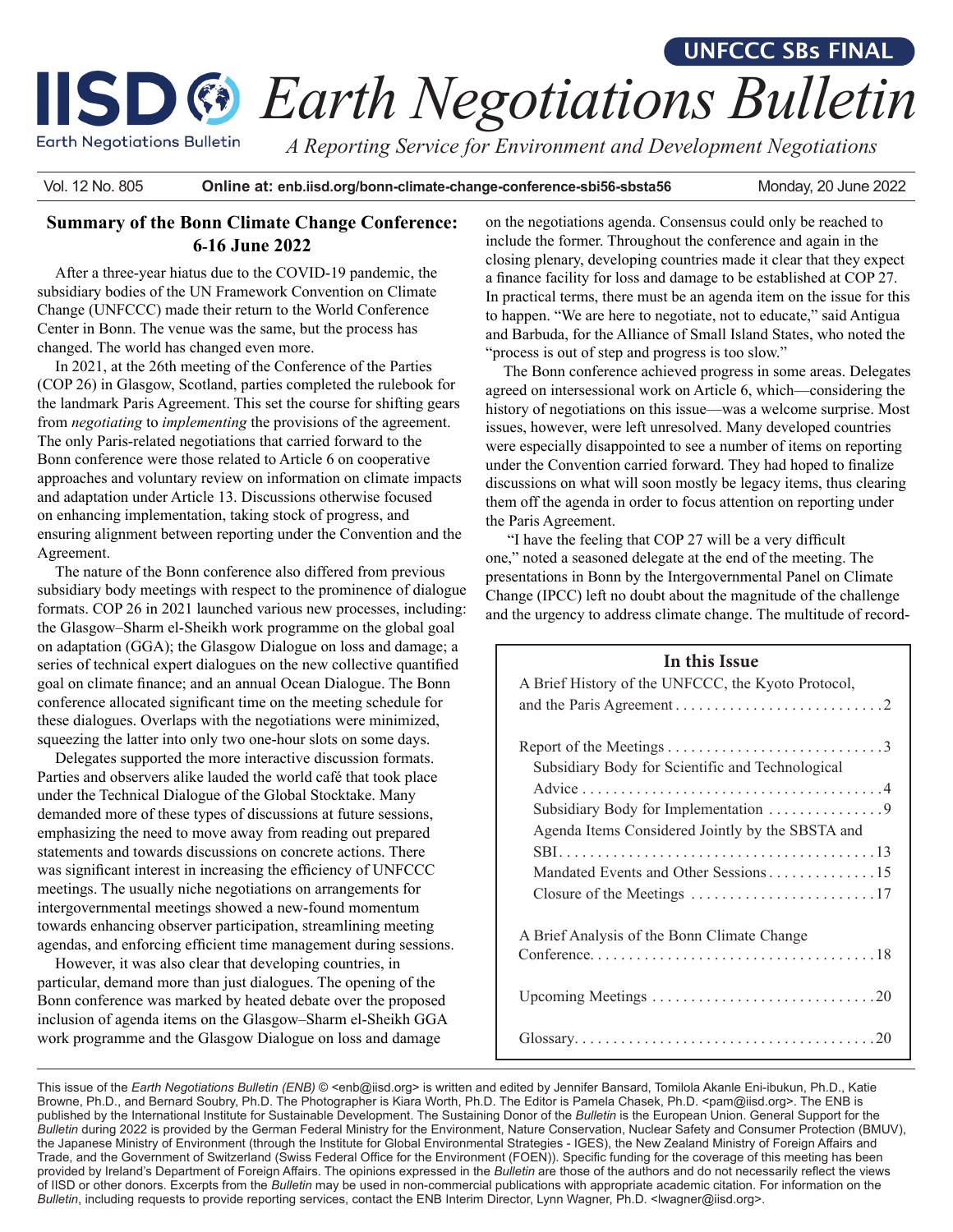<span id="page-1-0"></span>breaking heat waves in the first half of 2022 alone made this clearer than ever. "We all know that the world of COP 27 will look nothing like it did for COP 26. It is a world beset with conflicts, energy, food and economic crises… and the global pandemic is still with us," summed up outgoing UNFCCC Executive Secretary Patricia Espinosa, whose term ends in July 2022.

The Bonn Climate Change Conference, including the 56th meetings of the Subsidiary Body for Implementation (SBI) and the Subsidiary Body for Scientific and Technological Advice (SBSTA), convened from 6-16 June 2022 in Bonn, Germany. Although it was held as an in-person meeting, it allowed for those attending virtually to observe, but not take part in the negotiations. In total, there were 3,320 participants: 1,799 from parties; 1,184 from observer organizations; 271 from UN bodies and other intergovernmental organizations; and 66 media representatives.

## **A Brief History of the UNFCCC, the Kyoto Protocol, and the Paris Agreement**

The international political response to climate change began with the 1992 adoption of the UNFCCC, which sets out the basic legal framework and principles for international climate change cooperation with the aim of stabilizing atmospheric concentrations of greenhouse gases (GHGs) to avoid "dangerous anthropogenic interference with the climate system." The Convention, which entered into force on 21 March 1994, has 197 parties.

To boost the effectiveness of the UNFCCC, the Kyoto Protocol was adopted in December 1997. It commits industrialized countries and countries in transition to a market economy to achieve quantified emission reduction targets for a basket of six GHGs. The Kyoto Protocol entered into force on 16 February 2005 and has 192 parties. Its first commitment period took place from 2008 to 2012. The 2012 Doha Amendment established the second commitment period from 2013 to 2020. To date, 145 parties have ratified the Doha Amendment.

In December 2015, parties adopted the Paris Agreement. Under the terms of the Agreement, all countries will submit nationally determined contributions (NDCs), and will review the aggregate progress on mitigation, adaptation, and means of implementation every five years through a Global Stocktake (GST). The Paris Agreement entered into force on 4 November 2016, and, to date, 193 parties have ratified the Agreement.

#### *Recent Key Turning Points*

**Paris:** The 2015 UN Climate Change Conference convened in Paris, France, and culminated in the adoption of the Paris Agreement on 12 December. The Agreement includes the goal of limiting the global average temperature increase to well below 2°C above preindustrial levels, and pursuing efforts to limit it to 1.5°C. It also aims to increase parties' ability to adapt to the adverse impacts of climate change and make financial flows consistent with a pathway towards low GHG emissions and climate-resilient development. The Agreement will be implemented to reflect equity and the principle of common but differentiated responsibilities and respective capabilities, in light of different national circumstances.

Under the Paris Agreement, each party shall communicate, at five-year intervals, successively more ambitious NDCs. Under the common timeframes decision adopted in 2021 in Glasgow, each NDC will last ten years, but will still be updated every five years. The Paris Agreement also includes a process known as the global stocktake (GST), which convenes at five-year intervals to

review collective progress on mitigation, adaptation, and means of implementation. The Agreement further sets out an Enhanced Transparency Framework (ETF) and includes provisions on adaptation, finance, technology, loss and damage, and compliance.

When adopting the Paris Agreement, parties launched the Paris Agreement Work Programme (PAWP) to develop the Agreement's operational details. Parties also agreed on the need to mobilize stronger and more ambitious climate action by all parties and nonparty stakeholders to achieve the Paris Agreement's goals. Several non-party stakeholders made unilateral mitigation pledges in Paris, with more than 10,000 registered actions.

**Marrakech:** The UN Climate Change Conference in Marrakech took place from 7-18 November 2016, and included the first meeting of the Conference of the Parties serving as the Meeting of the Parties to the Paris Agreement (CMA). Parties adopted several decisions related to the PAWP, including: that work should conclude by 2018; the terms of reference for the Paris Committee on Capacitybuilding; and initiating a process to identify the information to be provided in accordance with Paris Agreement Article 9.5 (*ex ante* biennial finance communications by developed countries). Other decisions adopted included approving the five-year work plan of the Warsaw International Mechanism for Loss and Damage associated with Climate Change Impacts (WIM), enhancing the Technology Mechanism, and continuing and enhancing the Lima work programme on gender.

**Fiji/Bonn:** The Fiji/Bonn Climate Change Conference convened from 6-17 November 2017 in Bonn, Germany, under the Presidency of Fiji. The COP launched the Talanoa Dialogue, a facilitative dialogue to take stock of collective progress towards the Paris Agreement's long-term goals. The COP also established the "Fiji Momentum for Implementation," a decision giving prominence to pre-2020 implementation and ambition. Parties also provided guidance on the completion of the PAWP and decided that the Adaptation Fund shall serve the Paris Agreement, subject to decisions to be taken by CMA 1-3. Parties also further developed, or gave guidance to, the Local Communities and Indigenous Peoples Platform, the Executive Committee of the WIM, the Standing Committee on Finance, and the Adaptation Fund.

**Katowice:** The Katowice Climate Change Conference convened from 2-14 December 2018 in Katowice, Poland, concluding a busy year that featured an additional negotiation session to advance work on the PAWP. Parties adopted the Katowice Climate Package, which finalized nearly all of the PAWP, including decisions to facilitate common interpretation and implementation of the Paris Agreement on the mitigation section of NDCs, adaptation communications, transparency framework, GST, and financial transparency, among others. Work on cooperative approaches, under Article 6 of the Agreement, was not concluded, and parties agreed to conclude this work in 2019. The COP was unable to agree on whether to "welcome" or "note" the IPCC's Special Report on 1.5°C of Global Warming.

**Chile/Madrid:** The Chile/Madrid Climate Change Conference convened from 2-13 December 2019 in Madrid, Spain, under the COP Presidency of Chile. Decisions were adopted on the review of the WIM and some finance-related issues, such as guidance to the Global Environment Facility (GEF) and Green Climate Fund (GCF). Parties established the Santiago Network for Averting, Minimizing, and Addressing Loss and Damage, and adopted the enhanced fiveyear Lima Work Programme and its Gender Action Plan. Parties also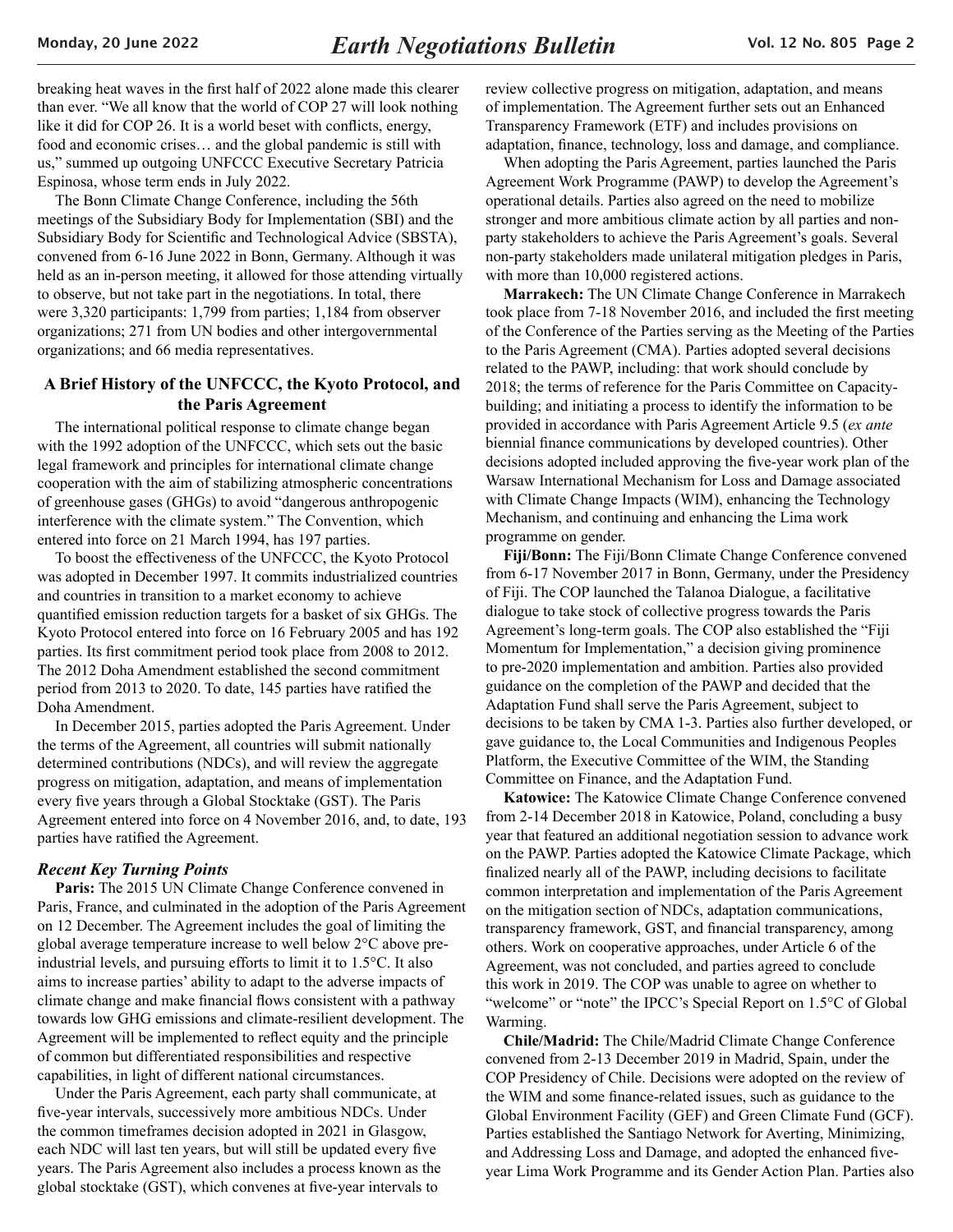<span id="page-2-0"></span>adopted three cover decisions under the different governing bodies, each named the Chile/Madrid Time for Action. On many other issues, notably Article 6 and long-term finance, parties could not reach agreement.

**Intersessional Meetings:** The global COVID-19 pandemic disrupted the normal meeting cycle. Online sessions were held in June and November 2020 to hear updates from the constituted bodies and hold mandated events. In June 2021, the Subsidiary Bodies met online for three weeks to conduct informal consultations. No decisions were taken. The meeting was a chance to share views, which were captured in informal notes prepared by the Chairs.

**Glasgow:** The Glasgow Climate Change Conference convened from 31 October - 12 November 2021 and marked the return of the UNFCCC process to formal negotiations after the COVID-19 pandemic-related interruption. Parties finalized the Paris Agreement rulebook, adopting guidelines, rules, and a work programme on Article 6 and agreeing on the format of reporting under the ETF. Parties adopted the Glasgow Climate Pact, a series of three overarching cover decisions which, for the first time, included a reference to phasing down unabated coal power and phasing out inefficient fossil fuel subsidies. They also agreed to work programmes on a global goal for adaptation, and on urgently scaling up mitigation; created the Glasgow Dialogue on loss and damage; established a process towards defining a new collective quantified goal on climate finance; and launched an annual dialogue on oceanbased climate action. The meeting convened in person, with virtual participation opportunities.

#### **Report of the Meetings**

The Bonn Climate Change Conference opened Monday, 6 June. Addressing the assembled delegates, UNFCCC Executive Secretary Patricia Espinosa reflected as she neared the end of her term. She spoke about the "waves of unprecedented challenges" that had rocked the climate regime during her tenure: the temporary withdrawal of the United States from the Paris Agreement; Fiji's extraordinary presidency of COP 23; the last-minute move of COP 25 from Chile to Spain; the ongoing COVID-19 pandemic; and, not least, her own cancer diagnosis, from which she is now fortunately in remission. She spoke of her pride in what has been achieved in this time, because "the process held," delivering a finished Paris Agreement Work Programme and the Glasgow Climate Pact. Visibly moved, she thanked parties, non-governmental organizations (NGOs) and other non-party stakeholders, for the solutions they inspire; Secretariat staff, for their work; and her family, for their support.

Turning to the meeting of the subsidiary bodies (SBs), she highlighted as priorities: urgently delivering more ambitious NDCs and long-term plans; defining the global goal on adaptation (GGA) and addressing loss and damage constructively; and overcoming the lack of finance that persists as the main obstacle for collective climate action. Noting that parties have "everything we need" for implementation, Espinosa stressed the importance of political interventions and decisions to deliver a balanced package to COP 27. Underlining that climate change is "not an agenda we can afford to push back on the global schedule," she exhorted nations not to lose hope or focus, and to use the collective efforts of the climate regime as the "ultimate act of unity between nations."

Pakistan, for the G-77/CHINA, stressed adaptation as a crucial priority, calling for substantial progress on key deliverables,

including the Glasgow–Sharm el-Sheikh GGA work programme. He emphasized the need to fully operationalize the Santiago Network, but that progress "should not be at the cost of getting it right." He declared that the outcomes of Glasgow "showed the Paris process is working."

France, for the EUROPEAN UNION (EU), called on all parties to focus on improving individual and collective mitigation efforts. He stressed that aligning global financial flows with the Paris Agreement will require working outside of the UNFCCC, including with multilateral banks, national public policies, and the private sector.

Australia, for the UMBRELLA GROUP, urged all parties, especially major emitters whose emissions are not aligned with a 1.5°C pathway, to increase the ambition of their NDCs. He emphasized the importance of the call in Glasgow to double adaptation finance and looked forward to discussions to develop the Santiago Network.

Switzerland, for the ENVIRONMENTAL INTEGRITY GROUP (EIG), called on the presidencies of COP 26 and COP 27 to undertake immediate high-level outreach to countries who have yet to submit enhanced NDCs. He stressed the important roles of a mitigation work programme and of markets in avoiding a 1.5°C overshoot.

Antigua and Barbuda, for the ALLIANCE OF SMALL ISLAND STATES (AOSIS), spoke to the need for draft text that sets out clear actions for a no-overshoot 1.5°C pathway, including through phasing out fossil fuel subsidies. Noting that implementation mode means "turning priorities into credible action," he called for the elaboration of a loss and damage finance facility by COP 27.

Zambia, for the AFRICAN GROUP, called for, among others: working arrangements to be inclusive and transparent; the work programme on the GGA to deliver "substantial progress"; and needs-based financial and technical support for National Adaptation Plans.

Senegal, for the LEAST DEVELOPED COUNTRIES (LDCs), underlined that we are now reaching the limits of adaptation, and that loss and damage "cannot be ignored." She outlined priorities, including: a loss and damage financial mechanism; the development of the Santiago Network on loss and damage; reinforcing mitigation, adaptation, and financing; and specific and accessible finance for adaptation.

Bolivia, for the LIKE-MINDED DEVELOPING COUNTRIES (LMDCs), lamented that finance for adaptation remains "woefully low" and that depending on the private sector for adaptation funding has not yielded, nor is likely to yield, the desired results. He expressed hope that this meeting will adopt conclusions leading to agenda items on adaptation and on loss and damage at the next SBs.

Saudi Arabia, for the ARAB GROUP, stressed that all Paris Agreement outcomes should be respected and addressed equally. Chile, for the INDEPENDENT ASSOCIATION OF LATIN AMERICA AND THE CARIBBEAN (AILAC), urged "bringing science to life," keeping "1.5°C alive," and integrating risk management into long-term planning.

Papua New Guinea, for the COALITION FOR RAINFOREST NATIONS, said the Glasgow outcomes on Article 6 are a good start but urged rejection of standards and methodologies that are outside the mandate of Articles 5 (GHG sinks and reservoirs) and 6 (cooperative approaches) of the Paris Agreement. He supported the creation of a work programme to build developing countries'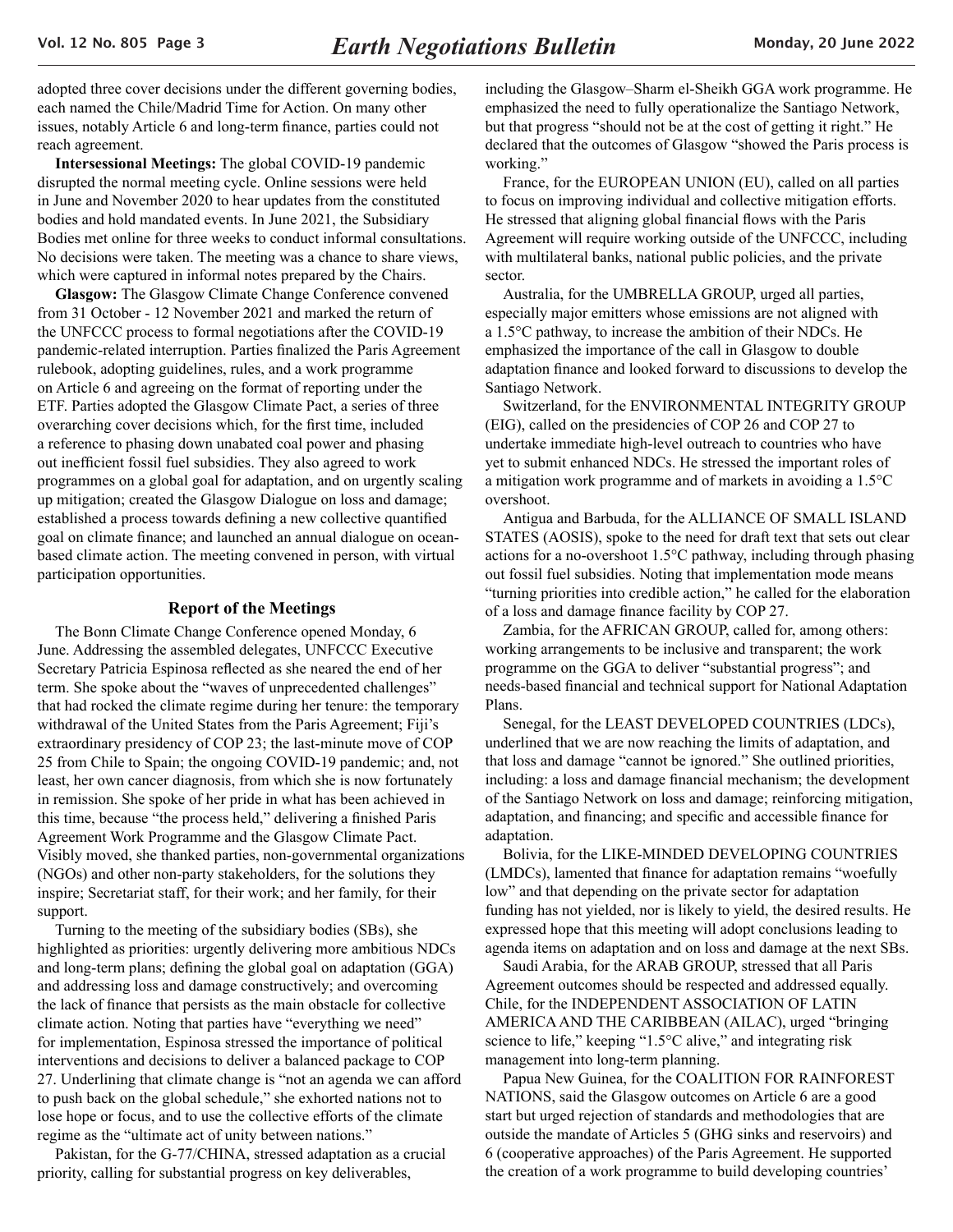<span id="page-3-0"></span>capacity to participate in Article 6, and called for the development of a national registry under Article 6 to promote trust and confidence.

India, for BRAZIL, SOUTH AFRICA, INDIA, and CHINA (BASIC), called for strong climate action supported by consistent financial flows to developing countries. Venezuela, for the BOLIVARIAN ALLIANCE FOR THE PEOPLES OF OUR AMERICA (ALBA), urged inclusive and participatory multilateralism, calling for continuing efforts to ensure the participation of all countries.

Brazil, for ARGENTINA, BRAZIL, and URUGUAY (ABU), noted that 2022 is the UNFCCC's 30th anniversary and said there is an opportunity now to strengthen support for developing countries. He stressed the GGA requires everyone to work in an innovative way and said the work programme must be led by countries in a transparent manner, leaving no one behind.

## *Subsidiary Body for Scientific and Technological Advice*

SBSTA Chair Tosi Mpanu Mpanu (Democratic Republic of the Congo) opened the meeting on Monday, 6 June, welcoming delegates to the first in-person session in Bonn since 2019.

He invited everyone to observe a moment of silence in honor of long-time climate negotiator Hugh Sealy, who passed away earlier in 2022, commemorating his "good faith, fairness, and open mindedness." ANTIGUA & BARBUDA pledged to honor Sealy's legacy by delivering on the "collective ambition to safeguard 1.5°C."

**Adoption of the agenda:** Pointing to consultations with Heads of Delegation on the supplementary provisional agenda, Mpanu Mpanu proposed, and parties agreed, for agenda item 18 to read "Glasgow– Sharm el-Sheikh work programme on the GGA *as referred to in decision 7/CMA.3*."

Delegates had a lengthy debate about the number of informal consultations to be held on this agenda item, noting divergent views as to whether the compromise achieved in the Heads of Delegation meeting was to have "two" or "at least two" informal consultation slots. EIG preferred to hold "two" sessions. The G-77/ CHINA, AFRICAN GROUP, LMDCs, ARAB GROUP, and other parties preferred holding "at least two" sessions, with an option for more if so required.

Mpanu Mpanu suggested a compromise of holding at least two informal consultations—one opening and one closing—and possibly convening additional "informal informal" consultations. AILAC and the EU underscored the need to launch work. NORWAY noted that the number of time slots for informal consultations is normally not negotiated in plenary. Mpanu Mpanu proposed and parties agreed to hold at least two informal consultations. Parties then adopted the agenda (FCCC/SBSTA/2022/1/Add.1) as amended and agreed to the organization of work.

**Nairobi work programme on impacts, vulnerability and adaptation to climate change:** The Nairobi work programme (NWP) aims to facilitate and catalyze the development and dissemination of information and knowledge to support developing countries' adaptation action. In informal consultations, co-facilitated by Julio Cordano (Chile) and Kaarle Kupiainen (Finland), parties took stock of the NWP's operational and institutional modalities and identified ways of strengthening these modalities.

*SBSTA Conclusions:* In its conclusions (FCCC/SBSTA/2022/ L.7), the SBSTA concludes its stocktake of the operational and institutional modalities of the NWP and agreed to strengthen the role of the NWP by implementing the following actions, with a view to enhancing its performance and effectiveness:

- enhancing country- and region-specific actions by strengthening the implementation of the modalities of the NWP, including by scaling up the Lima Adaptation Knowledge Initiative, ensuring a regional balance;
- enhancing the provision of practical and relevant knowledge on specific adaptation practices;
- strengthening ties among communities of practice; and
- strengthening the monitoring and evaluation of work under the NWP.

The conclusions request the Secretariat to continue work in thematic areas, including desertification, cattle farming, fisheries and aquaculture, climate risk management, human settlements, and slowonset events. Additional thematic areas should focus on mountains, circular economy, and adaptation possibilities in high-latitude areas and the cryosphere.

**Matters related to science and review: Research and systematic observation:** This sub-item provided space to identify scientific findings and address knowledge gaps relevant to supporting work under the Convention and the Paris Agreement. Ladislaus Chang'a (Tanzania) and Christiane Textor (Germany) co-facilitated informal consultations, during which parties discussed elements to include in draft conclusions.

*SBSTA Conclusions:* In its conclusions (FCCC/SBSTA/2022/ L.14), the SBSTA:

- welcomes activities and information reported by the Global Climate Observing System, IPCC, World Climate Research Programme, and World Meteorological Organization;
- expresses its appreciation to the IPCC and SBSTA Chairs for organizing the SBSTA-IPCC special events on the contribution of IPCC Working Groups II and III;
- encourages parties and relevant organizations to strengthen research and address related research needs, including in terms of: regional climate modeling projections, climate impacts on and risks for the ocean and cryosphere, climate change attribution science, and climate risks for vulnerable groups; and
- invites parties and relevant organizations to submit possible themes for the fifteenth meeting of the research dialogue at SBSTA 58.

**Methodological issues under the Convention:** Discussions under this item addressed various issues related to reporting under the Convention, with some applying to parties included in Annex I to the Convention, broadly understood as developed countries, some applying to parties not included in Annex I to the Convention, broadly understood as developing countries, and others applying to all. A key issue throughout many of these discussions was alignment between reporting under the Convention and the Paris Agreement, and establishing provisions for the transitional period until reporting under the Paris Agreement's Enhanced Transparency Framework (ETF) comes into effect.

*Training programme for review experts for the technical review of greenhouse gas inventories of Annex I parties:* This subagenda item relates to the training courses to prepare experts for the annual review of developed countries' GHG inventories. Informal consultations were co-facilitated by Jae Hyuk Jung (Republic of Korea) and Harry Vreuls (the Netherlands). The co-facilitators recalled that at previous sessions SBSTA assessed the results of the training programme, concluded that there was no need to further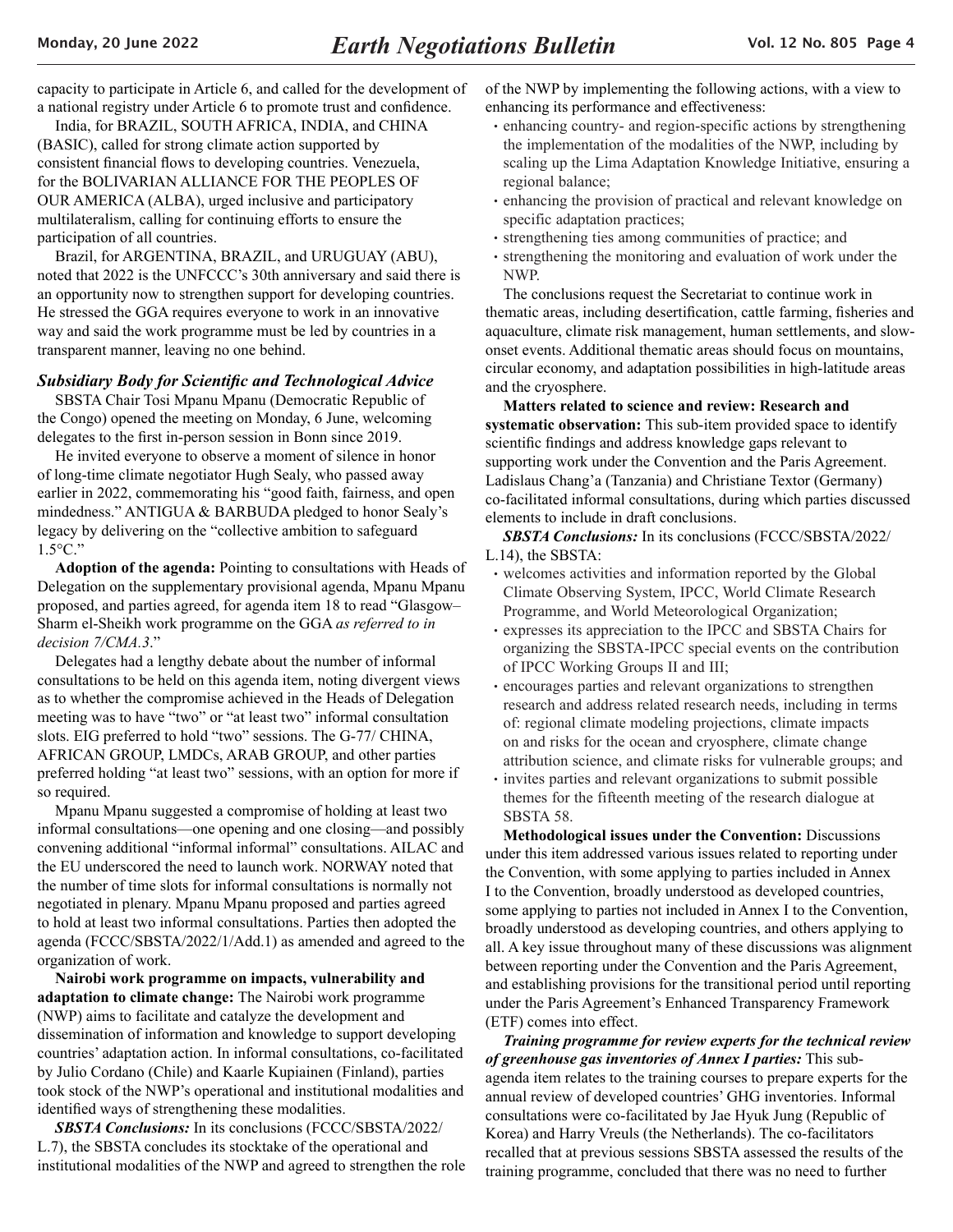develop or enhance the training materials, and agreed to extend the implementation of the training programme to the end of 2022. They also noted SBSTA agreed to assess the continued utility and implementation period of the training programme.

Highlighting the upcoming availability of training courses for technical expert reviews under the ETF, the co-facilitators suggested parties could either decide there is no need for a further extension of training under the Convention, or decide on modalities for an extension. Discussions centered on two aspects: ensuring reviewer availability for 2023, which is the last year before reporting starts under the ETF, and reviewing potential future reports by parties that would remain parties to the Convention but would have withdrawn from the Paris Agreement.

While developed countries favored concluding consideration of this item, developing countries noted they were not yet ready to take such a decision. A developing country group underscored interlinkages between a decision on this item and the item on reporting guidelines on annual inventories for Annex I parties. There was general convergence on a proposal to keep the self-paced online training courses, and related examination, available.

*SBSTA Conclusions:* In its conclusions (FCCC/SBSTA/2022/ L.8), the SBSTA agrees to continue its consideration of this matter at SBSTA 57.

*Training programme for review experts for the technical review of biennial reports and national communications of Annex I parties:* Informal consultations on this sub-agenda item were cofacilitated by Jae Hyuk Jung and Harry Vreuls. Discussions largely mirrored those on the training programme on the GHG inventory reviews, with developed countries hoping to end consideration of the item at this session and developing countries preferring to revisit the agenda item at a later session.

Several developed countries anticipated that keeping the existing online courses available would not cost too much, with the Secretariat later reporting that the extension would cost approximately EUR 13,000. They also expressed that, even without further training, the reviewer pool should be adequate to cover future review needs.

Despite both developed and developing countries offering a number of bridging proposals, parties could not agree to substantive conclusions.

*SBSTA Conclusions:* In its conclusions (FCCC/SBSTA/2022/ L.9), the SBSTA agrees to continue its consideration of this matter at SBSTA 57.

*Revision of the UNFCCC reporting guidelines on annual inventories for Annex I parties:* This sub-agenda item relates to the standardized requirements for annual inventories. The current guidelines were adopted at COP 19 in 2013 and subsequent SBSTA sessions discussed their possible revision without reaching agreement. Informal consultations were co-facilitated by Thiago Mendes (Angola) and Daniela Romano (Italy), during which parties discussed draft decision text. Discussions focused on:

• reporting on harvested wood products;

- the use of the Global Warming Potential (GWP) values from the IPCC's Fifth Assessment Report (AR5), except the value for fossil methane;
- alignment between reporting under the Convention and the Paris Agreement from 2024 onwards; and
- the possible discontinuation of this agenda item.

With respect to harvested wood products, parties generally agreed on the substantive elements of alignment between reporting under the Convention and the Paris Agreement.

On AR5 GWP values, the Secretariat reported that an alternate web interface could be created for parties to report using these values. Unless countries decide to report using both the current and alternate interface, there would be only one output per country, she noted. She said this would be a simple solution that would not divert resources from the development of the reporting tools for the ETF. One group recapitulated that this would create a "pick and choose" opportunity in the interim before the first submission of Biennial Transparency Reports in 2024. Parties also discussed the submission deadline for this reporting. They debated whether to index the deadline on the availability of the web application, and if so with what grace period, or to set a specific date.

Several developing countries underscored the need to plan for possible future withdrawals from the Paris Agreement. Several developed countries delineated their proposal that Annex I parties that are not parties to the Paris Agreement "shall" use the modalities, procedures, and guidelines (MPGs), as agreed in decision 18/ CMA.1, starting in 2024.

During the final informal consultations, developing countries considered the outstanding issues could not be resolved at this meeting. Several developed countries expressed disappointment over the fact that discussions would be carried over to SBSTA 57, noting they had hoped to conclude consideration of this agenda item. Delegates agreed to procedural SBSTA conclusions, including a footnote to an informal note containing the draft decision text, with a number of remaining brackets.

*SBSTA Conclusions:* In its conclusions (FCCC/SBSTA/2022/ L.13), the SBSTA agrees to continue its consideration of this matter at SBSTA 57 on the basis of the informal note.

*Guidelines for the technical review of information reported under the Convention related to greenhouse gas inventories, biennial reports and national communications by Annex I parties:* This sub-agenda item relates to the guidelines that experts shall follow in performing the technical review. The current guidelines were adopted at COP 20 (decision 13/CP.20).

*SBSTA Conclusions:* In its conclusions (FCCC/SBSTA/2022/ L.1), the SBSTA agrees that the guidelines do not need to be revised and concludes its consideration of this matter.

*Greenhouse gas data interface:* This sub-agenda item was deferred to SBSTA 58.

*Common metrics to calculate the carbon dioxide equivalence of greenhouse gases:* Informal consultations were co-facilitated by Marina Vitullo (Italy) and Felipe Díaz (Chile), during which parties discussed draft decision text.

Delegates debated how to move forward, with several developed countries favoring to conclude its consideration, and several developing countries preferring to continue deliberations.

A developing country group proposed to invite the IPCC to present its findings on metrics upon the finalization of its Sixth Assessment Report (AR6). Several developed countries cautioned that the AR6 Synthesis Report might be delayed and noted that a review of the MPGs is scheduled for 2028.

Several groups and parties said the issue of common metrics relates to more than inventory reports, highlighting its relevance for climate policy design. One developed country suggested concluding consideration of common metrics under the methodological issues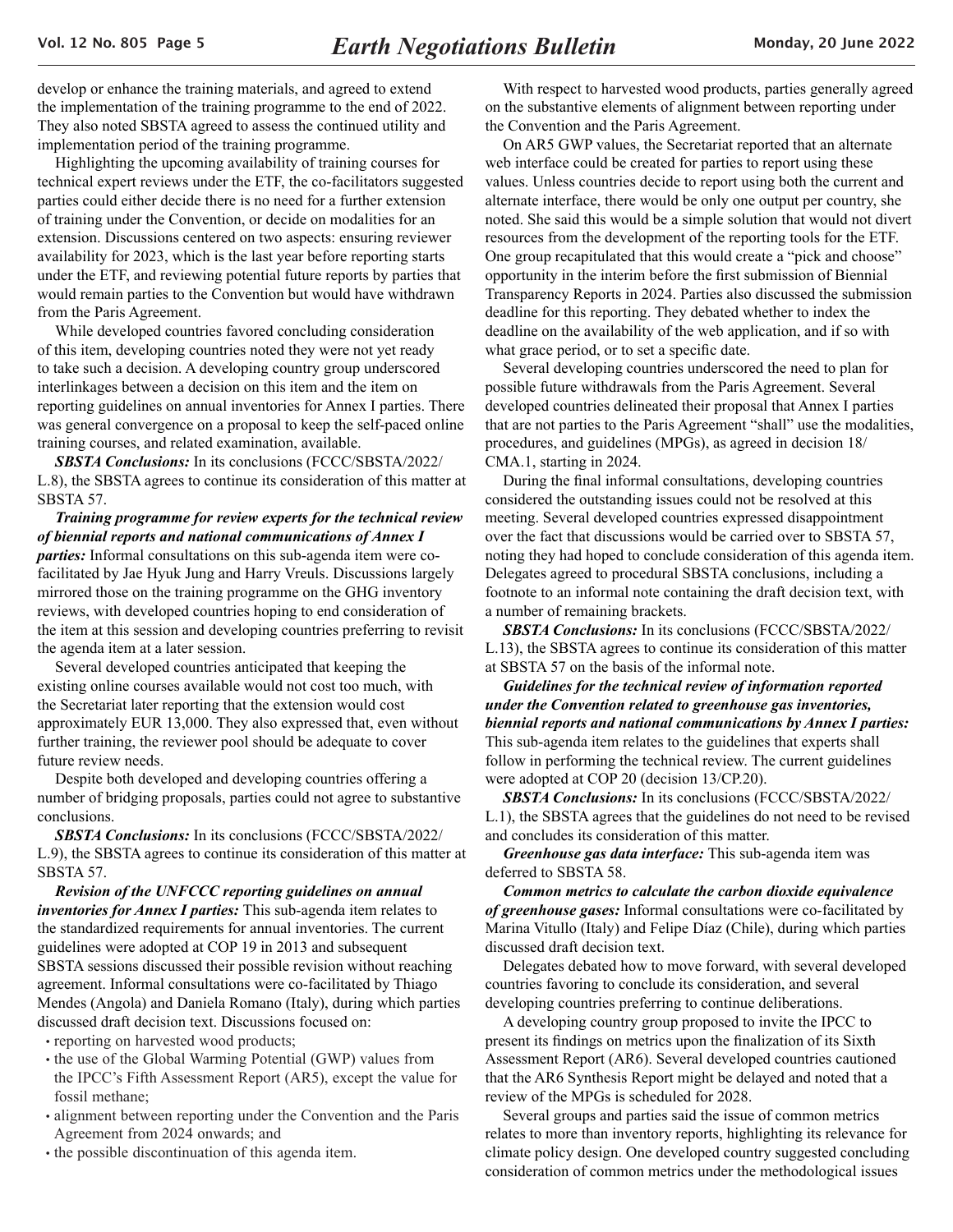agenda item and instead considering it more broadly under matters related to science and review. Several groups and parties expressed willingness to discuss the proposal.

Despite continued discussions, including in "informal informals" delegates could not reach agreement. One party regretted "continuing multiple hours of fruitless negotiations every year," lamenting the lack of a way forward.

*SBSTA Conclusions:* In its conclusions (FCCC/SBSTA/2022/ L.4), the SBSTA notes the relevance of common metrics to climate change policy and agrees to continue its consideration of this matter at SBSTA 57.

*Emissions from fuel used for international aviation and maritime transport:* Martin Cames (Germany) and Pacifica F. Achieng Ogola (Kenya) co-facilitated informal consultations, during which parties discussed draft conclusions. Disagreements arose on a proposed paragraph highlighting the importance of reducing emissions and addressing all aspects of the Convention in the aviation and maritime transport sectors. Parties agreed to continue consideration of the item at SBSTA 57.

**Matters relating to reporting and review under Article 13 of the Paris Agreement: Options for conducting reviews on a voluntary basis of the information reported pursuant to Chapter IV of the annex to decision 18/CMA.1, and respective training courses needed to facilitate these voluntary reviews:**  This item relates to reporting under the Paris Agreement, specifically the modalities for conducting a voluntary review of reported information on climate change impacts and adaptation. Informal consultations were co-facilitated by Yamikani Idriss (Malawi) and Noriko Tamiya-Hase (Japan).

Discussing draft decision text, delegates debated paragraphs on the role, scope, and objectives of the voluntary reviews, with a developing country group encouraging clarity on the differences between these aspects. A developing country group suggested rewording a preambular paragraph to clarify that the reviews play an important role in informing the GST, but would not themselves consider collective progress towards the GGA or actions related to loss and damage. Several developed countries added that the reviews and identification of improvements pertain to the reported information, not the adequacy of adaptation actions. Several groups and parties underscored the focus of the review should not be on examining consistency with the MPGs, since reporting under Chapter IV of the annex to decision 18/CMA.1 is voluntary, and parties may not report on all elements. Many emphasized the objective to facilitate improved reporting over time.

Delegates diverged on whether parties should be able to choose elements to be reviewed. A developing country group noted it would make the review less onerous, whereas several developed countries preferred that the reviews cover all elements, noting this would foster capacity building.

Parties also discussed a paragraph inviting financial resources to be made available to enable the Secretariat to implement the training courses for the voluntary review. One option for the paragraph expressed an invitation to "developed country parties" to provide such resources, while the second option addressed "parties." Following strong objections by developing countries, who underscored they would not agree for such a text to be the basis of future discussions, a developed country said it was willing to take the second option off the table "in the spirit of compromise."

*SBSTA Conclusions:* In its conclusions (FCCC/SBSTA/2022/ L.6), the SBSTA agrees to continue its consideration of these matters at SBSTA 57 on the basis of the draft decision text produced at this session.

**Guidance on cooperative approaches referred to in Article 6.2 of the Paris Agreement:** Article 6 of the Paris Agreement recognizes that some parties choose to pursue voluntary cooperation in the implementation of their NDCs. Article 6.2 relates to direct cooperation between parties. This item was referred to informal consultations co-facilitated by Kuki Soejachmoen (Indonesia) and Peer Stiansen (Norway).

Discussions focused on the six issues referred to the SBSTA by CMA 3 (decision 2/CMA.3):

- Article 6 technical expert review;
- mechanism infrastructure, including guidance for registries, accounting, and reporting;
- reporting tables and outlines;
- special circumstances of LDCs and small island developing states (SIDS);
- corresponding adjustments for multi-year and single-year NDCs; and
- whether internationally transferred mitigation outcomes (ITMOs) could include emission avoidance.

On the Article 6 technical expert review, several parties suggested basing the guidelines on those for the Article 13 (enhanced transparency framework) expert review team, with modifications, as required, for issues specific to Article 6. Regarding development of modalities for reviewing confidential information, one developed country party said confidentiality should apply to: supplementary information parties provide in addition to their original submissions, for instance, in response to questions by the expert review team; and information designated by parties as confidential. On the nature of the review, parties said it should be: objective, achieved by providing the expert review team with clear guidelines, nonintrusive, respecting national sovereignty, and non-punitive.

Regarding the scope of the review, parties expressed diverging views. Many developing countries asserted that the Article 6.2 review should be primarily qualitative and focus on the consistency and completeness of information submitted by the parties, whereas the Article 6.4 review would be primarily quantitative, focusing on emission reductions achieved under that mechanism. Several developed countries disagreed, stating that the reviews under Article 6 should be both quantitative and qualitative, include all information and documents submitted, and not feature exemptions for any country or activity type.

Regarding the mechanism infrastructure, parties suggested: national registries established by all parties plus an international registry; bilateral or multilateral registries; an interconnected national registry system; and a reporting platform.

Regarding the format of reporting tables and outlines, several parties stressed it should enable submission of granular information and distinguish between voluntary cancellation in general and mandatory cancellation for the specific purpose of overall mitigation in global emissions (OMGE). One developing country group said reporting should be based on tons of CO2 equivalent.

On special circumstances of LDCs and SIDS, most countries agreed on the need for enhanced capacity building to enable these countries to participate in carbon markets. One developing country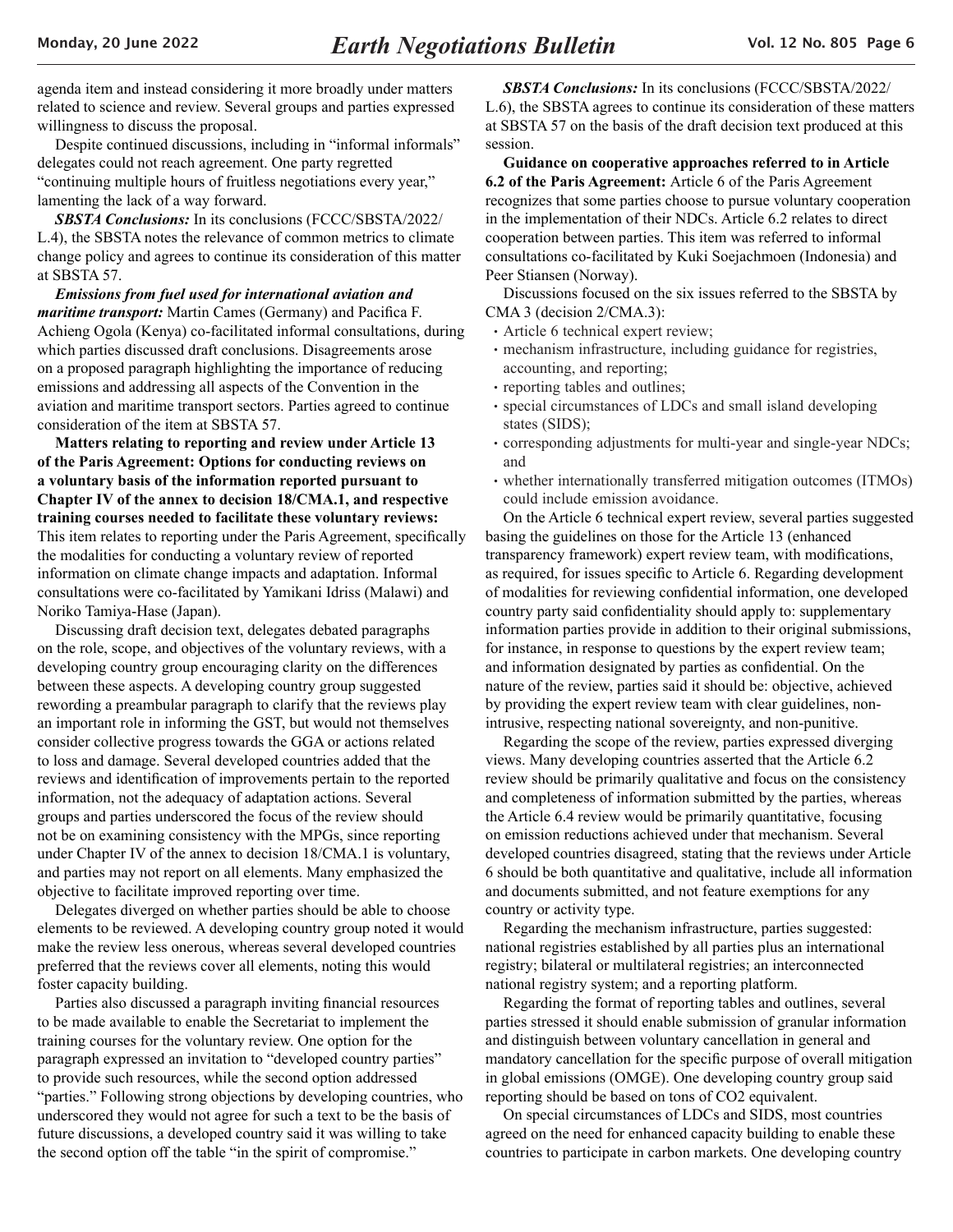group called for: flexible timeframes and support for reporting, and exemptions from paying registration and administrative fees and from contributing a share of proceeds.

On corresponding adjustments, some parties noted further guidance could be provided in the future, if needed.

Divergent views remained on whether ITMOs could include emission avoidance. Some parties called for clarification of the term, while others preferred focusing on "removals" rather than "avoidance." Many parties opposed inclusion of emission avoidance, stressing that it is not a priority for them.

The co-facilitators then produced an informal note capturing parties' views and discussions during the consultations, as well as draft conclusions outlining possible intersessional work. Parties discussed the informal note, with a focus on ensuring it effectively captures all views.

*SBSTA Conclusions:* In its conclusions (FCCC/SBSTA/2022/ L.12), the SBSTA, *inter alia*:

- •takes note of the informal note prepared by the co-facilitators;
- •invites parties and observer organizations to submit views on any of the elements referred to in paragraphs 3, 6, 7, and 10 of decision 2/CMA.3 for consideration by the SBSTA;
- requests the Secretariat to prepare a technical paper without formal status on, among other things, recommendations for guidelines for the reviews, options for reporting tables and outlines, recommendations relating to infrastructure, and the connection between the mechanism registry and the international registry;
- requests the Secretariat to conduct a survey of parties on their choice between implementing a registry, having access to a registry, and using the international registry with a view to including the results of the survey in the above technical paper;
- •requests the Secretariat to organize a series of virtual technical workshops followed by an in-person technical workshop with possibility of virtual participation, to consider the elements referred to above;
- •requests the SBSTA Chair to prepare an informal document on the basis of the work referred to above, including textual proposals, for consideration by the SBSTA in recommending a draft decision to CMA 4; and
- requests the Secretariat to regularly update the status of the work on the capacity-building programme referred to in paragraph 12 of decision 2/CMA.3, including presenting the implementation plan at the in-person technical workshop referred above, for feedback from parties.

**Rules, modalities and procedures for the mechanism established by Article 6.4 of the Paris Agreement:** Article 6.4 relates to cooperation through a market-based mechanism. This item was referred to informal consultations co-facilitated by Kate Hancock (Australia) and Mandy Rambharos (South Africa). The informal consultations focused on the issues for which the CMA requested the SBSTA to develop recommendations (decision 3/ CMA.3).

On the processes for implementing a share of proceeds for administrative expenses and for adaptation, parties suggested requesting the Secretariat prepare a technical paper on lessons learned from the Clean Development Mechanism (CDM). Suggestions for the share of proceeds included: instituting a global fee and deciding the proportion to be used for adaptation and for

administrative expenses; in-kind contributions of issued emission reductions and related adjustments; and payment of fees when registering activities and at issuance of emission reductions.

On the processes for delivery of OMGE, discussions focused on the necessary corresponding adjustments to be made to emission reductions to achieve overall mitigation, and the question of whether both authorized and unauthorized reductions, that is, reductions intended for domestic use and for international transfer, should be subject to OMGE rules.

On the transition of CDM activities to the Article 6.4 mechanism, parties discussed the rules that would apply to the transitioned activities. Views diverged on whether CDM activities should be de-registered before or after being registered as Article 6.4 activities, and at what point the Article 6.4 rules would apply to such activities.

Regarding reporting by host parties of their Article 6.4 activities and emission reductions, parties highlighted the need to streamline the reporting requirements, and some urged avoiding unnecessary reporting burdens and duplication of work, especially under the Article 6.2 and Article 6.4 mechanisms. Several parties suggested requesting the Secretariat to prepare a paper identifying overlaps and gaps between the Article 6.2 and 6.4 reporting requirements.

On consideration of whether the Article 6.4 mechanism could include emission avoidance and conservation enhancement activities, several parties said such activities are not a priority for them. Some developing countries noted that "emission avoidance" is not officially defined or clearly understood. They pointed out that activities related to, for instance, reducing emissions from deforestation and forest degradation fall under "emission reductions" and are already classified as mitigation activities. Other countries supported consideration of the issue, noting that there are some avoidance projects included under the CDM, such as methane avoidance projects. These countries stressed the importance of systematically addressing a problem in all its possible forms, including by avoiding the source of emissions and thereby preventing the problem from appearing at all.

Regarding the process for implementing the use of certified emission reductions (CERs) towards the first or first updated NDCs, one party said such CERs should first be de-registered from the CDM registry before being registered in the Article 6.4 registry. Several parties underlined the need for clear labeling of such CERs, not as Article 6.4 emission reductions, but as "pre-2021" credits or reductions. One developed country, opposed by some developing countries, said the 2% cancellation of mitigation outcomes to achieve OMGE should also apply to such transitioned CERs.

Parties' discussions and views were captured in an informal note prepared by the co-facilitators, who also prepared draft conclusions setting out intersessional work.

*SBSTA Conclusions:* In its conclusions (FCCC/SBSTA/2022/ L.10), the SBSTA, *inter alia*:

- takes note of the informal note prepared by the co-facilitators; and
- invites parties and admitted observer organizations to submit their views on any of the elements referred to in decision 3/ CMA.3, paragraph 7, for consideration by the SBSTA.

The SBSTA requests the Secretariat to prepare technical papers without formal status, on:

- processes for implementing the transition of CDM activities to the Article 6.4 mechanism;
- processes for using CERs towards first or first updated NDCs;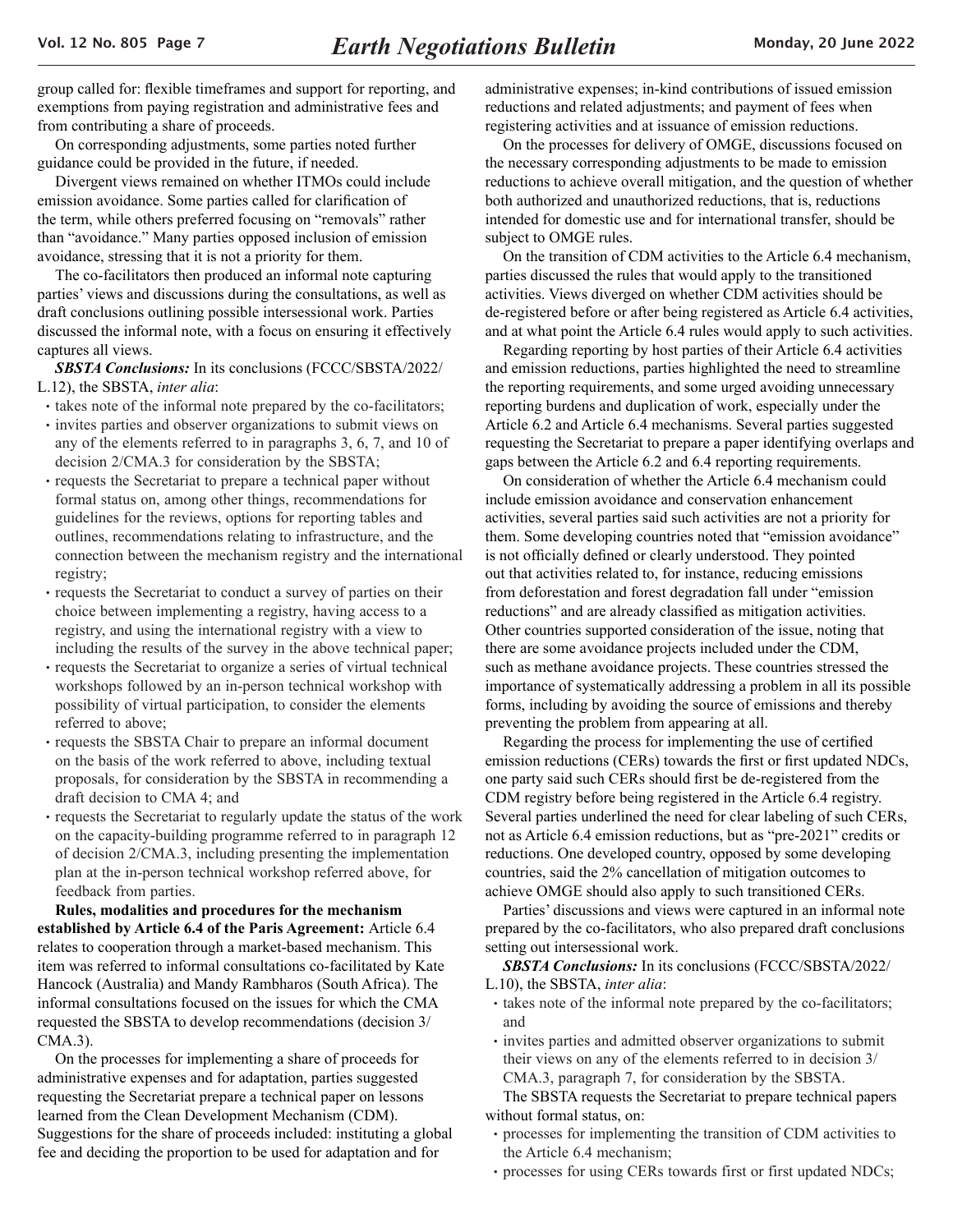- reporting by host parties on their Article 6.4 activities and emission reductions;
- operation of the mechanism registry;
- •processes necessary for implementing the share of proceeds; and
- •processes necessary for the delivery of OMGE.

#### The SBSTTA further:

- •requests the Secretariat to organize a series of virtual technical workshops followed by an in-person technical workshop with possibility of virtual participation, to consider the elements referred to above;
- requests the SBSTA Chair to prepare an informal document on the basis of the outcomes of the work referred to above, including textual proposals, for consideration by the SBSTA in recommending a draft decision to CMA 4; and
- •requests the Secretariat to regularly update the status of the work on the capacity-building programme referred to in paragraph 14 of decision 3/CMA.3, including presenting the implementation plan at the in-person technical workshop referred to above, for feedback from parties.

**Work programme under the framework for non-market approaches referred to in Article 6.8 of the Paris Agreement:**  Article 6.8 relates to climate cooperation between countries that does not involve trading the resulting mitigation outcomes. In the SBSTA opening plenary on Monday, 6 June, parties agreed that this item (FCCC/SBSTA/2022/3) would be discussed in the context of the first Glasgow Committee on Non-Market Approaches (NMAs), convening in a contact group format and co-chaired by Maria AlJishi (Saudi Arabia) and Giuliana Torta (Italy). On Thursday, 9 June, SBSTA Chair Mpanu Mpanu opened the first meeting of the Committee, explaining that the objective is to develop and recommend a schedule for implementing the work programme under the NMA framework, for consideration and adoption by CMA 4.

The Committee discussed the features and uses of the UNFCCC web-based platform, as well as the timeline for activities under the framework. Regarding the platform, Bolivia, for the LMDCs, called for enhanced matching of support for the needs of LDCs, and said the platform should be designed to support and strengthen the framework for NMAs. The Bahamas, for AOSIS, called for the platform to be accessible to both party and non-party stakeholders, and include the ability to contact potential partners, and identify or record the volume of emission reductions achieved by activities. Several developed country parties said the platform should only serve to record and exchange information on NMAs. Parties also discussed the implementation timeline, suggesting, for instance, commencing reporting in 2024 and adopting an implementation timeline up to 2026. Parties' views and the discussions were captured in an informal note prepared by the Co-Chairs.

*SBSTA Conclusions:* In its conclusions (FCCC/SBSTA/2022/ L.11), the SBSTA takes note of the informal note by the Co-Chairs of the first meeting of the Glasgow Committee capturing parties' views on the work mandated in paragraph 4 of decision 4/CMA.3. The SBSTA invites parties and observers to submit views on:

- •elements of a draft decision on the schedule for implementing the activities of the work programme under the NMA framework;
- •specifications for the UNFCCC web-based platform;
- •actions that facilitate the implementation of NDCs and can be identified, developed, and implemented through the NMA framework;
- NMAs related to initiatives, programmes, and activities; and

• how NMA initiatives and programmes, consistent with the NMA framework, have addressed the principles identified in work programme.

The SBSTA further requests the SBSTA Chair to prepare an informal document, including textual proposals, for consideration by the SBSTA in recommending a draft decision on the schedule for implementing the work programme activities and the specifications for the UNFCCC web-based platform, for consideration and adoption by CMA 4.

The SBSTA also requests the Secretariat to:

- prepare a technical paper, without formal status, on the specifications for the UNFCCC web-based platform for recording and exchanging information;
- prepare a synthesis report on the NMAs identified by parties that support implementation of their NDCs;
- prepare a technical paper, without formal status, on, *inter alia*, existing linkages, synergies, and facilitated coordination and implementation of NMAs in the local, subnational, national, and global context, including with UNFCCC entities and other organizations; and
- organize a virtual intersessional workshop on the specifications for the UNFCCC web-based platform.

**Market and non-market mechanisms under the Convention:**  *Framework for various approaches: Non-market-based approaches: New market-based mechanism:* In the SBSTA opening plenary on Monday, 6 June, SBSTA Chair Mpanu Mpanu reported on pre-sessional consultations with parties regarding possibly concluding consideration of this agenda item at this meeting. He noted that parties signaled readiness to conclude this item. The SBSTA Chair prepared conclusions, which the SBSTA adopted on Thursday, 16 June.

*SBSTA Conclusions***:** In its conclusions (FCCC/SBSTA/2022/ L.2), the SBSTA:

- takes note of the work on market and non-market mechanisms under the Convention undertaken in response to decision 1/ CP.18, including the information collected through parties' submissions and the related technical papers and workshop reports;
- concludes there is no need for further discussion of this matter and deems its consideration thereof completed; and

• recommends the COP conclude its consideration of this matter.

**Cooperation with other international organizations:** In the SBSTA opening plenary, Chair Mpanu Mpanu noted the Secretariat would organize an information event on Saturday, 11 June, and he would prepare draft conclusions.

*SBSTA Conclusions***:** In its conclusions (FCCC/SBSTA/2022/ L.5), the SBSTA:

- welcomes the informational event on the Secretariat's cooperation with UN entities and other international organizations;
- notes the importance of cooperation with relevant UN entities and other international organizations in supporting climate ambition; and
- encourages its Chair to provide the opportunity for an exchange of views on the matter.

**Annual report on the technical review of greenhouse gas inventories of Parties included in Annex I to the Convention:** SBSTA agreed to defer consideration of this item until SBSTA 57.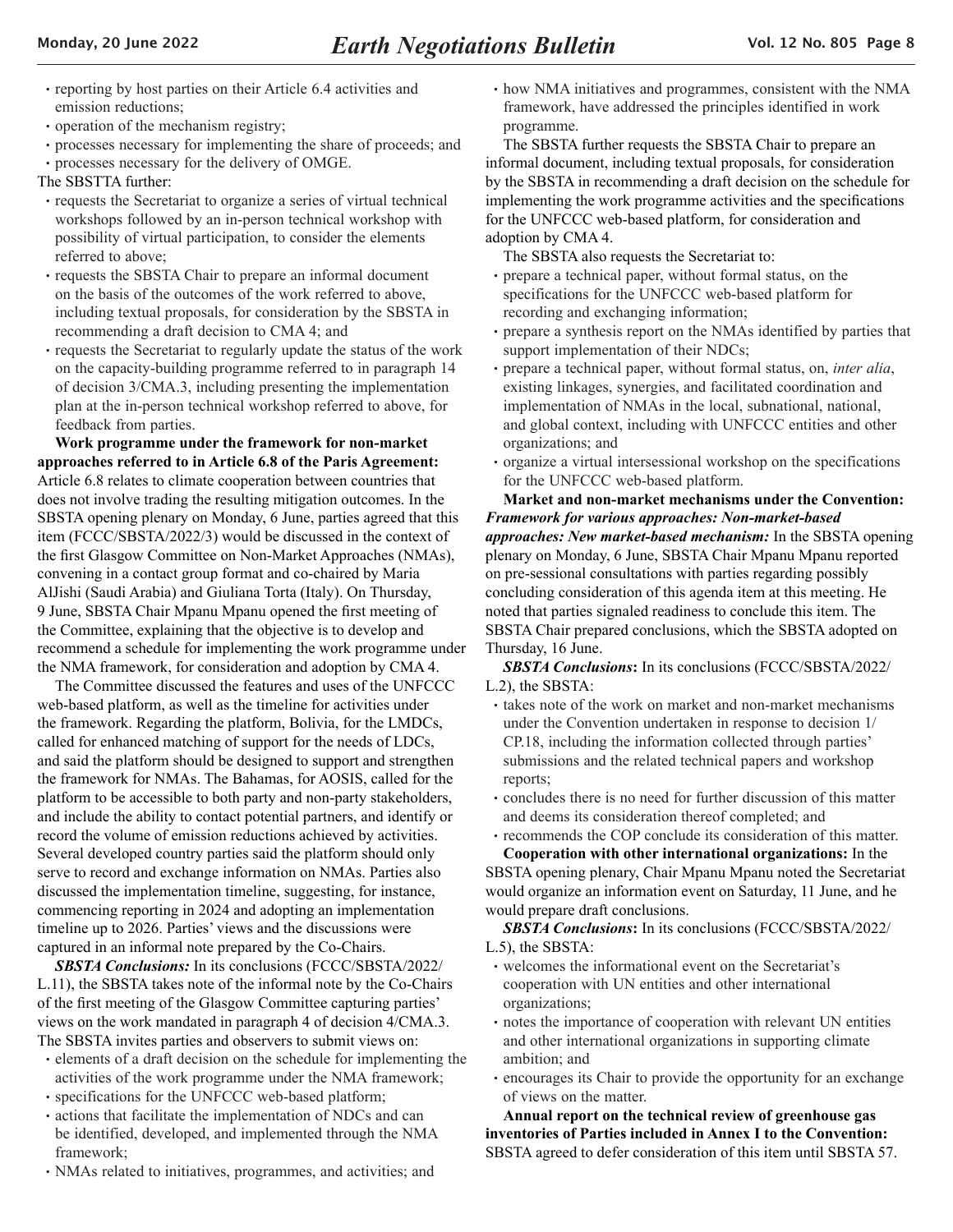#### <span id="page-8-0"></span>*Subsidiary Body for Implementation*

SBI Chair Marianne Karlsen (Norway) opened the session on Monday, 6 June, by noting that the SBI is now in the "era of implementation" across all areas of climate change governance.

**Adoption of the agenda:** Karlsen proposed that the agenda be adopted with the following amendments: that, per discussions in the SBSTA opening plenary, item 21 (Glasgow–Sharm el-Sheikh work programme on the GGA) as well as item 22 (Glasgow Dialogue on loss and damage) be excluded from approval, pending consultations on a way forward; and that item 4a (national communications of non-Annex I parties) be held in abeyance pending consultations.

A prolonged discussion followed, with CHINA, supported by LMDCs, proposing that discussion on item 6 (scaling up mitigation ambition and implementation) be limited to two sessions to allow for more time for discussion of items 21 and 22, and ensure balance between discussions on mitigation and adaptation. The US argued against linking the number of meetings from one agenda item to another, arguing that such an approach is "unconstructive for the process going forward." CHINA further proposed establishing a working group to create draft recommendations on the GGA.

SBI Chair Karlsen clarified a process whereby the agenda would be adopted, and each item's organization of work considered in turn by parties.

After consulting Heads of Delegation, SBI Chair Karlsen proposed, and parties accepted, to refer agenda items 6 and 21 to informal consultations and for her to conduct further consultations on the way forward for items 4a and 22. The supplementary provisional agenda (FCCC/SBI/2022/1/Add.1) was adopted, holding items 4a and 22 in abeyance.

During the SBI closing plenary on Thursday, 16 June, SBI Chair Karlsen reported "fruitful conversations" with parties on item 4a, but noted that further conversations were needed. The item, she noted, will be on the provisional agenda for SBI 57. She also noted that despite "considerable efforts," no consensus could be reached on the proposed item 22 on the Glasgow Dialogue on loss and damage. Antigua and Barbuda, for AOSIS, expressed his hope that the SBI Chair would produce a report capturing a "fruitful exchange and rich discussion" on the dialogue.

**Reporting from and review of parties included in Annex I to the Convention:** *Status of submission and review of national communications and biennial reports from Annex I parties:* This item was deferred to SBI 57.

*Compilations and syntheses of biennial reports from Annex I parties:* This item was deferred to SBI 57.

*Reports on national greenhouse gas inventory data from Annex I parties:* This item was deferred to SBI 57.

*Revision of the modalities and procedures for international assessment and review: Revision of the modalities and guidelines for international consultation and analysis:* Noting similarities between the agenda items on the international assessment and review (IAR), which relates to the review of developed country reporting under the Convention, and the agenda item on international consultation and analysis (ICA), which relates to developing country reporting, parties agreed to conduct joint informal consultations on both items, co-facilitated by Tian Wang (China) and Helen Plume (New Zealand).

The Secretariat presented insights from the IAR and ICA processes, noting significant improvements over the reporting cycles. She delineated the transition to the ETF under the Paris Agreement, noting what will be reported in the biennial transparency reports and what reporting will continue under the Convention.

Delegates agreed there is no need to revise the modalities and procedures for either process at this time. They supported concluding the consideration of this item, noting parties may revisit it in the future if needed. The co-facilitators suggested synchronizing possible further reviews of the respective guidelines with the review of the MPGs in 2028, which delegates welcomed.

Discussions centered on how to address reporting requirements for parties to the Convention that would no longer be parties to the Paris Agreement. They converged on referencing specific paragraphs from decision 1/CP.24 that clarify the matter.

**SBI Conclusions:** In its respective conclusions (FCCC/ SBI/2022/L.3 and L.4), the SBI recommends that the COP:

- decide the modalities and procedures for the IAR and the ICA shall continue to be used, taking into account decision 1/CP.24, paragraphs 39, 41, and 44; and
- request the SBI to consider undertaking no later than at its first session of 2028 the review of the modalities and procedures for both processes.

*Date of completion of the expert review process under Article 8 of the Kyoto Protocol for the second commitment period:* Informal consultations under this item were co-facilitated by Lydie-Line Paroz (Switzerland) and Rueanna Haynes (Trinidad and Tobago).

*SBI Conclusions:* In its conclusions (FCCC/SBI/2022/L.5), the SBI recommends that the Conference of the Parties serving as the Meeting of the Parties to the Kyoto Protocol (CMP), *inter alia*:

- decide that the expert review process under Article 8 of the Kyoto Protocol for the final year of the second commitment period will be complete by 1 June 2023; and
- decide that the Secretariat shall produce, for each Annex I party, information inventory data for each year of the second commitment period, total emissions over the second commitment period, and total quantity of units held in party accounts, and this will include the total quantity of aggregated holdings in the CDM registry.

**Reporting from parties not included in Annex I to the Convention:** *Provision of financial and technical support:* This item (FCCC/SBI/2020/INF.12, FCCC/SBI/2021/INF.6, FCCC/ CP/2020/1 and Add.1, FCCC/CP/2021/9 and Add.1) relates to the provision of support for developing countries' reporting under the Convention. In informal consultations, Co-Facilitators Sin Liang Cheah (Singapore) and Gertraud Wollansky (Austria) invited views on how to address this item, noting delegates were not able to agree on conclusions on this matter at SBI 52-55. Highlighting that the 62nd GEF Council meeting in June 2022 would provide important input for discussions on this item, delegates agreed to delay textual discussions until SBI 57.

A GEF representative responded to developing countries' concerns about the accessibility, adequacy, and timeliness of financial and technical support.

During the SBI closing plenary on Thursday, 16 June, parties agreed to continue deliberations at SBI 57.

*Summary reports on the technical analysis of biennial update reports of non-Annex I parties:* Parties agreed to take note of the summary reports finalized in the period up to 21 March 2022 and published on the UNFCCC website.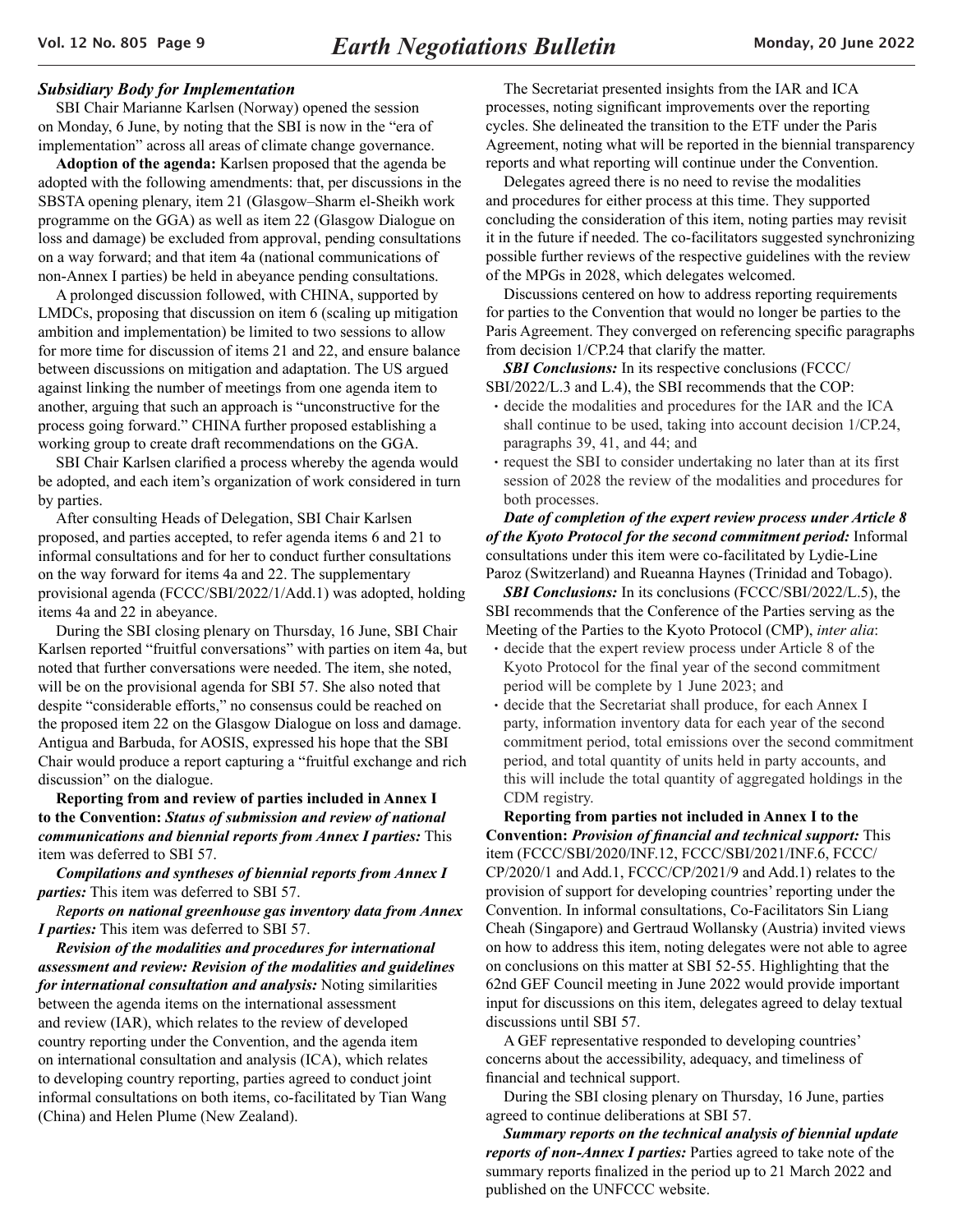**Matters relating to the CDM registry:** Informal consultations were facilitated by Kate Hancock (Australia) and Mandy Rambharos (South Africa).

**SBI Conclusions:** In its conclusions (FCCC/SBI/2022/L.12), the SBI:

• requests the Secretariat to prepare a technical paper on the technical and process-related aspects of transfers of eligible CERs from the CDM registry to the corresponding Article 6.4 mechanism registry; and

•agrees to continue consideration of the matter at SBI 57.

**Matters relating to the least developed countries:** In the SBI opening plenary, the LDC Expert Group (LEG) reported on its work (FCCC/SBI/2022/6), noting the LEG's mandate was extended at COP 26. Informal consultations were co-facilitated by Bob Natifu (Uganda) and Jens Fugl (Denmark), during which parties exchanged views on draft conclusions text. Among others, parties discussed the delays experienced in accessing funding from the Readiness and Preparatory Support Programme of the GCF for the formulation of national adaptation plans (NAPs).

*SBI Conclusions:* In its conclusions (FCCC/SBI/2022/L.9), the SBI, *inter alia*:

- welcomes the updated vision of the LEG for supporting LDC adaptation;
- notes the challenges, complexities and delays experienced by the LDCs in accessing funding from the GCF Readiness and Preparatory Support Programme for NAP formulation;
- notes the need for further progress by the GCF in enhancing access to funding for implementing NAPs, in accordance with decision  $1/CP.21$ , paragraph 46, and welcomes further collaboration between the LEG and the GCF Secretariat in this regard; and
- requests the LEG to explore ways to apply the best available science to expand the technical guidance on adaptation in the LDCs.

**National adaptation plans:** Informal consultations on this item were co-facilitated by Giza Gaspar Martins (Angola) and Jens Fugl (Denmark). The focus of the discussion was on consideration of the reports of the Adaptation Committee and the LEG, including on gaps and needs and the implementation of NAPs, and to recommend a draft decision for consideration and adoption at COP 27. Discussions were based on a co-facilitators' note prepared on this item at SBI 52-55.

Several parties called for preparing a draft decision for COP 27 that contains concrete measures for increasing access to finance, such as encouraging the GCF to support countries in implementing their NAPs. One developed country cautioned that this should be dealt with in discussions on guidance to the operating entities of the Financial Mechanism. Delegates also noted the relevance of the NAP process in informing the GST and there no longer is a need to create NAP focal points now that COP 26 invited parties to identify adaptation contact points.

*SBI Conclusions:* In its conclusions (FCCC/SBI/2022/L.16), the SBI decides to continue its consideration of this item at SBI 57 on the basis of the draft text elements prepared by the co-facilitators for this agenda item at SBI 52–55, with a view to recommending a draft decision for consideration and adoption by COP 27.

**Development and transfer of technologies and implementation of the Technology Mechanism:** *Linkages between the Technology Mechanism and the Financial Mechanism of the Convention:* Informal consultations, co-facilitated by Elfriede More (Austria) and Maia Tskhvaradze (Georgia), could not reach agreement. Applying Rule 16 of the draft rules of procedure, the issue will be placed on the agenda for SBI 57.

*First periodic assessment referred to in paragraph 69 of decision 1/CP.21:* This sub-item relates to the first periodic assessment of the effectiveness and adequacy of the support provided to the Technology Mechanism in supporting the implementation of the Paris Agreement on matters relating to technology development and transfer. Informal consultations were co-facilitated by Elfriede More and Maia Tskhvaradze, and considered the interim report on the effectiveness and adequacy of support provided to the Technology Mechanism (FCCC/SBI/2022/ INF.8). Some countries expressed "serious concerns" with the report, especially the modalities of assessment. Other developing countries called attention to missing information, including on: the role of the Technology Executive Committee (TEC), and whether National Designated Entities lack sufficient technical and logistical support.

**SBI Conclusions:** In its conclusions (FCCC/SBI/2022/L.7), the SBI:

- welcomes the efforts of the Secretariat in preparing the interim report on the effectiveness and adequacy of support provided to the Technology Mechanism in supporting Paris Agreement implementation of technology development and transfer; and
- requests the Secretariat to consider parties' deliberations at this session in preparing the final report on the above subject.

*Poznan strategic programme on technology transfer:* Informal consultations were co-facilitated by Vositha Wijenayake (Sri Lanka) and Matthew Kennedy (Ireland).

*SBI Conclusions:* In its conclusions (FCCC/SBI/2022/L.10), the SBI, *inter alia*:

- invites the TEC and the Climate Technology Centre and Network (CTCN) to consider experiences and lessons learned from the implementation of GEF projects in preparing future work;
- invites the TEC to consider how developing countries can be supported in updating their technology needs assessments and implementing them;
- requests the Secretariat to prepare an information note with updated information on status and successes and challenges and lessons learned of projects undertaken through regional climate technology transfer and finance centers for consideration at SBI 57.

**Matters relating to the Adaptation Fund:** The Adaptation Fund finances projects that help vulnerable communities in developing countries adapt to climate change. It is financed largely by government and private donors, and also from a 2% share of proceeds of CERs issued under the CDM.

*Membership of the Adaptation Fund Board:* Informal consultations on this item were co-facilitated by Diann Black-Layne (Antigua and Barbuda) and Eva Schreuder (the Netherlands), during which parties discussed draft conclusions text. Parties agreed that the Adaptation Fund Board is functioning well and changes in membership do not currently need to be made.

They disagreed, however, about whether to continue discussions under this agenda item. A developed country suggested that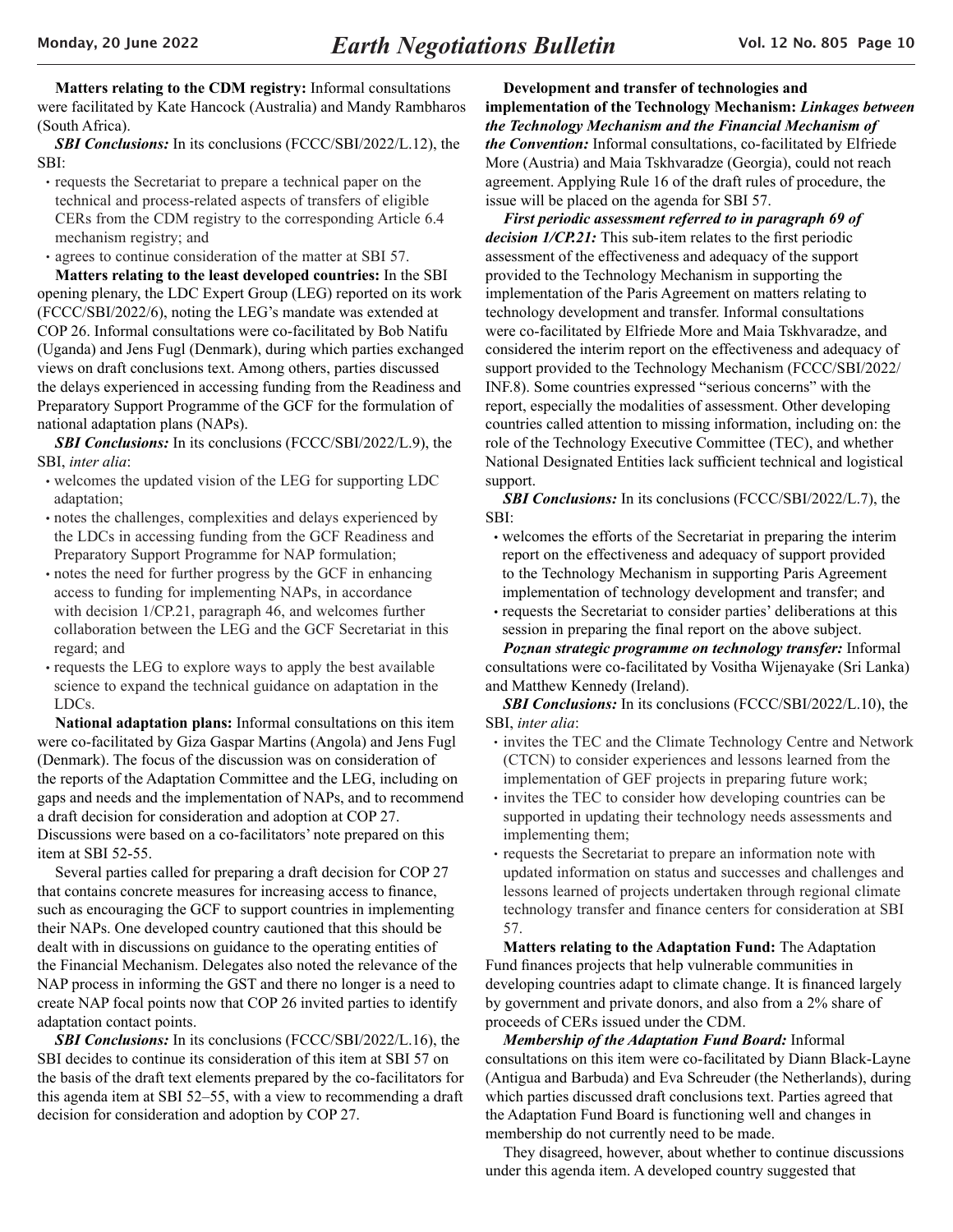the agenda item could be a useful forum to prepare for when the Adaptation Fund exclusively serves the Paris Agreement. Specifically, parties could address legal issues around whether and how the CMP will cede authority over the Fund to the CMA. A developed country group agreed, adding that legal issues around "annexes" also need to be resolved and that the discussion could include membership as an incentive for contributor countries.

Developing country groups preferred to defer discussion until the Fund receives a share of proceeds from the Article 6.4 mechanism. They also noted that "unnecessary" agenda items challenge the capacity of small delegations.

Parties were unable to agree on a way forward. Applying Rule 16 of the draft rules of procedure, the issue will be placed on the agenda for SBI 57.

*Fourth review of the Adaptation Fund:* Informal consultations on this item were co-facilitated by Diann Black-Layne and Eva Schreuder, who invited parties' views on the fourth review of the Adaptation Fund. Parties agreed on the Fund's overall effectiveness in assisting developing countries' adaptation, although many lamented its limited financial resources to date. A number of developing country parties said the review should focus on the adequacy and sustainability of funding, especially in preparing the Fund to receive a share of proceeds from the Article 6.4 mechanism. Several developing countries called for the review to focus on identifying ways the Fund can improve and scale up direct access modalities.

Several parties suggested the review should consider how the fact that the Fund will soon exclusively serve the Paris Agreement will affect its objectives and procedures. In this light, a developing country party called for the Fund to embed a longer-term perspective into its planning process.

A developed country, supported by others, opposed language on "grant-based finance," arguing that it introduces new language and prejudges discussions about broadening the Fund's funding instruments. Developing countries preferred retaining the language, noting the review is "backward-looking" and that its findings will thus not prejudge any future changes.

Parties agreed not to begin work on a draft CMP decision, preferring instead to wait for the Secretariat to complete a technical paper on the review process.

*SBI Conclusions:* In its conclusions (FCCC/SBI/2022/L.8), the SBI, *inter alia*:

- •underlines that the review of the Adaptation Fund is an important process, and the accessibility of the Fund is an important priority for developing countries;
- •recognizes the importance of addressing accessibility of the Fund in the fourth review;
- •recognizes that the Fund has been and is currently providing fullcost, grant-based finance for concrete projects, programmes and readiness development;
- agrees to continue its consideration of the fourth review at SBI 57, while welcoming the participation of parties to the Paris Agreement; and
- •recommends that subsequent reviews include a request for the Secretariat to prepare a technical paper on the review for consideration by the SBI at its session that follows the adoption of the relevant terms of reference, to allow for substantive engagement.

**Matters relating to capacity building:** *Capacity building under the Convention: Capacity building under the Kyoto Protocol:* Informal consultations were co-facilitated by Roberta Ianna (Italy) and Juan Carlos Monterrey Gomez (Panama). Delegates considered synthesis reports by the Secretariat on the implementation of the framework for capacity building in developing countries established under decision 2/CP.7 (FCCC/SBI/2022/2) and on the capacitybuilding work of bodies established under the Convention and its Kyoto Protocol (FCCC/SBI/2022/4). The 11th Durban Forum on capacity building was also held on 8 June, related to capacity building for integrating implementation of NDCs into national sustainable recovery plans.

*SBI Conclusions:* In its conclusions (FCCC/SBI/2022/L.1), the SBI:

- notes that needs and gaps remain in addressing priority issues for capacity building in developing countries, particularly with regards to LDCs and SIDS, and that further efforts are needed to address capacity-building needs and gaps; and
- underlines the importance of the capacity-building portal and the Durban Forum on capacity building as a means of sharing information, good practices, and lessons.
- In its conclusions (FCCC/SBI/2022/L.2), the SBI:
- takes note of the synthesis reports by the Secretariat on the implementation of the framework for capacity building in developing countries, and on the capacity-building work of bodies established under the Convention and its Kyoto Protocol;
- reiterates that, while progress has been made in implementing the framework for capacity building in developing countries under the Kyoto Protocol, needs and gaps remain in addressing the priority areas set out in decision 29/CMP.1;
- notes that the 11th meeting of the Durban Forum on capacity building was held at this session; and
- underlines the importance of the capacity-building portal and the Durban Forum as means of effectively and continuously sharing information, good practices, and lessons learned among a wide range of stakeholders under and outside the Convention and its Kyoto Protocol.

**Gender and climate change:** This agenda item (FCCC/ SBI/2022/8, FCCC/SBI/2022/7, and FCCC/SBI/2022/INF.5) was considered in informal consultations facilitated by Salka Sigurdardottir (United Kingdom) and Juan Carlos Monterrey Gomez (Panama). Discussions focused on initiating the intermediate review of the gender action plan (GAP) of the enhanced Lima work programme on gender, which COP 25 mandated to commence at this session.

During the informal consultations, parties considered draft decision text prepared by the co-facilitators, which aimed to review the GAP along a number of priority areas.

Some developed country parties noted that financial discussions should be raised under finance-related items. A developing country, supported by others, raised the point that lack of funds impedes the full implementation of the GAP at the party level, which highlights the need for support by the operating entities of the Financial Mechanism.

Parties' views and discussions were captured in informal notes prepared by the co-facilitators.

*SBI Conclusions:* In its conclusions (FCCC/SBI/2022/L.15), the SBI: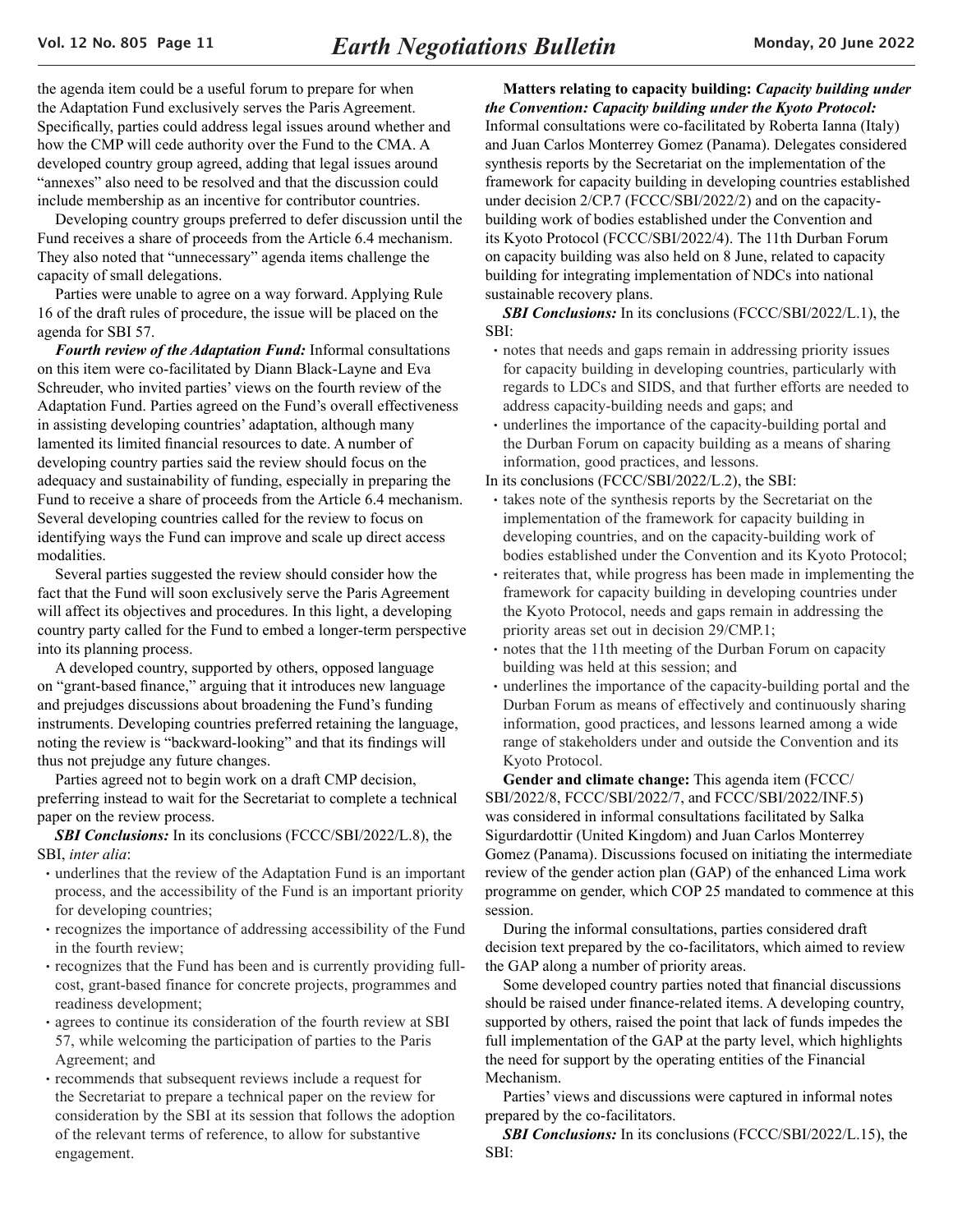- welcomes the intermediate review of the progress in implementing the activities contained in the GAP, which was initiated at this session; and
- •agrees to continue consideration of the review at SBI 57, taking note of the informal notes prepared by the co-facilitators at this session under their own responsibility, with a view to recommending a draft decision for consideration and adoption by COP 27.

**Matters relating to Action for Climate Empowerment:**  This item considered the Glasgow work programme on Action for Climate Empowerment (ACE), which aims to empower all members of society to engage in climate action, through education, training, public awareness, public participation, public access to information, and international cooperation on these issues. The objective of discussions at this session was to develop a plan focusing on immediate action through short-term, clear and timebound activities. In informal consultations, co-facilitated by Bianca Moldovean (Romania) and Pemy Gasela (South Africa), parties discussed draft decision text. They exchanged views on possible activities, with many emphasizing the importance of setting a clear timeline for the implementation of the proposed activities. Highlighting their value, many parties supported linking activities to the ACE Dialogues.

*SBI Conclusions:* In its conclusions (FCCC/SBI/2022/L.13), the SBI:

- welcomes the 2022 ACE dialogue and the technical workshop held at this session, acknowledging that the workshop informed parties' development of an action plan, focusing on immediate action through short-term, clear and time-bound activities; and
- •agrees to continue discussions at SBI 57, taking into account the informal note prepared by the co-facilitators.

**Arrangements for intergovernmental meetings:** This agenda item (FCCC/SBI/2022/5 and FCCC/SBI/2020/INF.8) was addressed in a contact group chaired by SBI Chair Karlsen.

During the contact group meetings, delegates discussed, among other things, improvements to the UNFCCC process, time allocation in plenary, and access to meetings. On process improvement, Antigua and Barbuda, for AOSIS, supported by others, lamented the large number of agenda items. She called for using headline agenda items such as mitigation, adaptation, and transparency, to clarify the subject of discussions. CHILE, supported by others, considered that the lack of agreement on rules of procedure and the absence of voting is one of the reasons the UNFCCC is a slow process. Bhutan, for LDCs, suggested developing standard operating procedures for COP hosts to follow.

On time allocation in plenary and meeting access, LDCs said increasing access for all participants should not negatively affect parties' capacity to negotiate. CANADA suggested that meaningful participation from observers is linked to efficiency. Zambia for the AFRICAN GROUP, TRADE UNION NGOs, BUSINESS AND INDUSTRY NGOs, and the GLOBAL CAMPAIGN TO DEMAND CLIMATE JUSTICE raised the issue of challenges in securing visas from host countries. SBI Chair Karlsen noted that visas are ultimately controlled by host governments. YOUTH NGOs stressed discussions under this agenda item should address conflicts of interest, as some observer groups hold financial interests that "deliberately undermine climate action." She called for observers to declare conflicts of interest.

With regard to speaking time for observers, the EU called for encouraging presiding officers to emulate the speaking order applied in the opening plenary of the GST technical dialogue: group statements first, followed by alternating statements by observer and individual parties. AOSIS called for data on observer organizations' regional balance.

Delegates also debated holding a workshop on increasing the efficiency of the UNFCCC process in enhancing ambition and strengthening implementation. Ultimately there was no agreement to hold a workshop. Many delegates expressed disappointment and expressed their hope for agreement at SBI 58, when the SBI will resume consideration of this agenda item.

*SBI Conclusions:* In its conclusions (FCCC/SBI/2022/L.14), the SBI, *inter alia*:

- notes the importance of ensuring the full participation of all parties, as well as observer organizations, in sessions of the governing and subsidiary bodies and reiterates the need for hosts of future sessions, and the host government of the Secretariat, to ensure the timely issuance of visas, availability of affordable accommodations, and ease of access to the conference venue and meeting rooms;
- takes note of the submissions from parties and observer organizations on approaches and initiatives for increasing the efficiency of the UNFCCC process, invites parties and observer organizations to submit further views on this matter, and requests the Secretariat to prepare a synthesis report on these submissions for SBI 58;
- requests the Secretariat to prepare an information paper on past sessions, and on regional distribution of admitted and accredited observer organizations over time;
- agrees to continue its consideration of the efficiency of the UNFCCC process towards increasing ambition and strengthening implementation at SBI 58;
- reiterates the urgent need for solutions to improve the representation of observer organizations from developing countries in the UNFCCC process; and
- requests the Secretariat to continue making use of technology to facilitate the remote participation of observer organizations in meetings, while noting that remote engagement has its challenges.

**Administrative, financial and institutional matters:** The SBI first took up this item (FCCC/SBI/2022/3 and Add.1, FCCC/ SBI/2022/9, and FCCC/SBI/2022/INF.1, 2, 3, 7 and 9), during its opening plenary on Monday, 6 June. UNFCCC Deputy Executive Secretary Ovais Sarmad reported on budget performance for the biennium 2020-2021; the continuous review of the functions and operations of the Secretariat; and the UNFCCC annual report, among others. He further noted that the Secretariat's legal status has been left in abeyance since 2001, requesting clarity from parties on the subject, and that parties' outstanding contributions amount to almost EUR 29 million. Discussions continued in a contact group chaired by Vicky Noens (Belgium).

*SBI Conclusions:* In its conclusions (FCCC/SBI/2022/L.11, Adds.1-2), the SBI:

• authorizes the Executive Secretary to notify parties of their contributions to the core budget for 2022 and 2023 based on the revised scales for 2022-2023 contained in document FCCC/ SBI/2022/INF.1;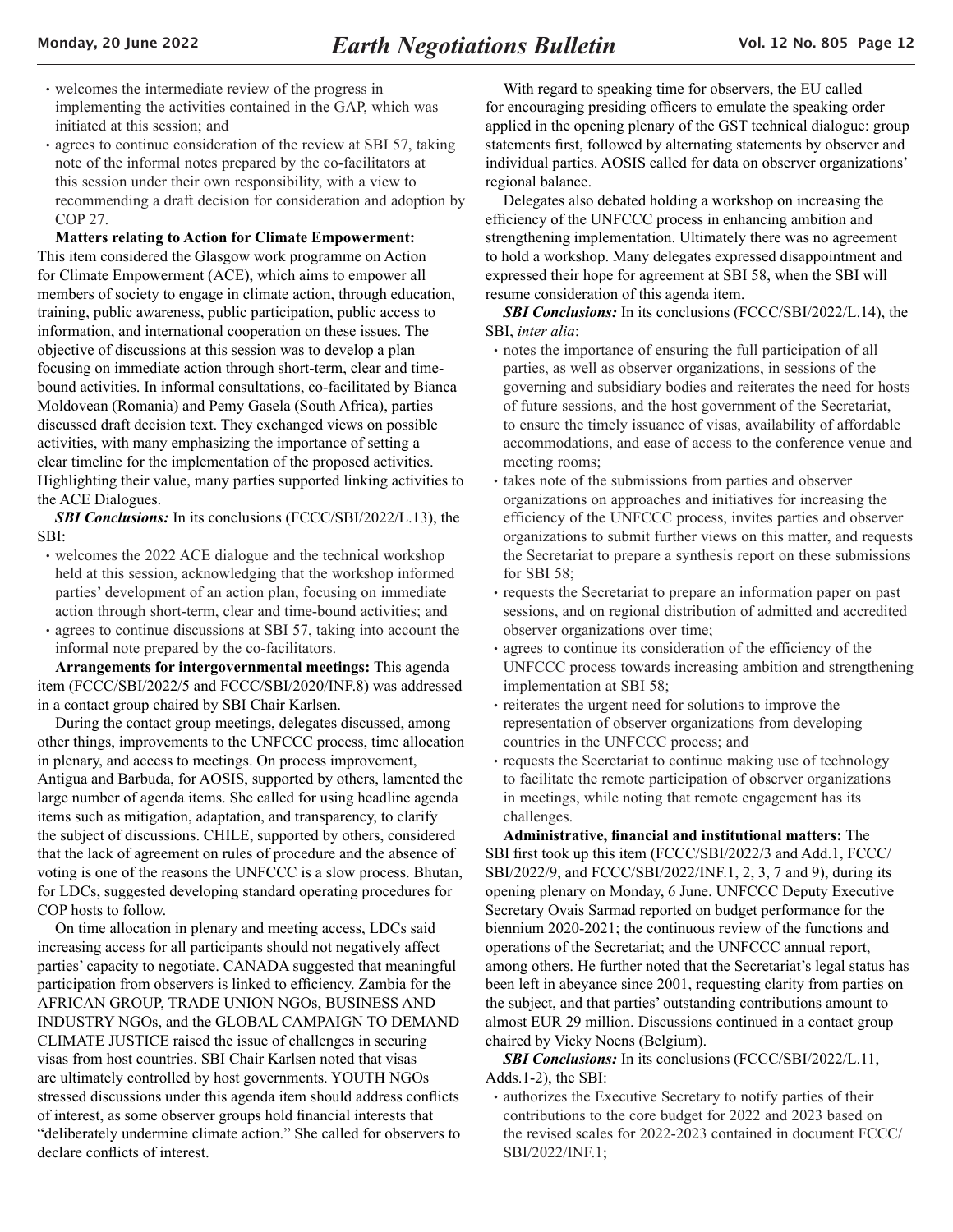- <span id="page-12-0"></span>•concludes that solutions have been found for addressing the concerns raised by the Secretariat in its note on the legal status of the Secretariat, systemic issues have not arisen and the Secretariat has been functioning and conducting its operations effectively;
- •agrees to revisit the issue of the Secretariat's legal status in the future, if necessary; and
- •recommends draft decisions on administrative, financial, and institutional matters for consideration and adoption by COP 27 and CMP 17.

*Agenda Items Considered Jointly by the SBSTA and SBI* **Matters relating to the work programme for urgently scaling up mitigation ambition and implementation:** This joint contact group aimed to gather views from parties on the elements of a work programme to scale up mitigation ambition and implementation that was established in paragraph 27 of decision 1/CMA.3.

Co-facilitators Carlos Fuller (Belize) and Kay Harrison (New Zealand) formulated an informal note capturing a range of participants' views on potential elements of the work programme, including guiding principles, objectives, outcomes, scope, and modalities.

Many developing country groups stressed the need to uphold the principles of the Convention, including equity and common but differentiated responsibilities and respective capabilities. Many groups proposed that the work programme include an informationsharing platform. Regarding scope, many argued that the work programme should be cross-sectoral, with some cautioning that a mitigation work programme should not create new mandates outside the Paris Agreement. Parties also discussed connections with political processes, with many suggesting that the programme should inform the annual pre-2030 ministerial roundtable and that it should continue until 2030, with urgent emphasis placed on the next two years.

Strong divergences emerged about whether or not to mention the informal note in the draft conclusions, with some developing country groups arguing that certain proposed elements risked "changing the nature of the Paris Agreement."

*SB Conclusions***:** In their conclusions (FCCC/SB/2022/L.6), the SBs:

- •take note of the "constructive discussions" held during the session;
- agree to continue work on this item at SB 57;
- invite parties to submit their views on the work programme; and
- •request the Secretariat to organize a pre-sessional workshop on the work programme before CMA 4.

**Matters relating to the Global Stocktake under the Paris Agreement:** This joint item considers the GST, which is the process that aims to assess the world's collective progress towards achieving the Paris Agreement's long-term goals. The first technical dialogue of the GST was held throughout the session, across multiple days and formats. Contact group discussions were co-chaired by Alison Campbell (United Kingdom) and Hana S. AlHashimi (United Arab Emirates). Among issues raised, Trinidad and Tobago, for AOSIS, stressed that the GST should provide policy advice to "coursecorrect" if it is to be effective. Saudi Arabia, for the LMDCs, stressed the need for developed countries to "take the lead" in closing the pre-2020 mitigation gap. Discussing draft decision text, the LMDCs, supported by ALGERIA, INDIA, BRAZIL, and

CHINA, and opposed by CANADA, AUSTRALIA, and Colombia, for AILAC, requested additions to the text to emphasize the "partydriven" nature of the GST

*SB Conclusions:* In their conclusions (FCCC/SB/2022/L.3), the SBs:

- request the co-facilitators to take into account feedback by parties and by the joint contact group when preparing the first summary report and designing the second meeting of the technical dialogue, in order to ensure an inclusive, balanced, comprehensive, and focused process that is party-driven, with the participation of non-party stakeholders;
- request the co-facilitators to submit the summary report of the first meeting of the technical dialogue well in advance of the second meeting;
- reiterate their call for inputs by parties and non-party stakeholders ahead of the second meeting of the technical dialogue; and
- encourage parties and non-party stakeholders to hold events across levels, as appropriate, in support of the GST.

**Second periodic review of the long-term global goal under the Convention and of overall progress towards achieving it:**  This item was first considered in a joint contact group co-chaired by Stella Gama (Malawi) and Andrew Feronne (Luxembourg). The mandate of the SBs at this session was to continue their review of the long-term global goal under the Convention and of overall progress towards achieving it, with a view to concluding it in 2022.

The Co-Chairs invited parties to provide guidance on the preparation of the summary report of the third meeting of the second structured expert dialogue (SED2) held at SBSTA 56, and the synthesis report of the second periodic review. Parties agreed that, as the reports are not yet finalized, the group should adopt procedural conclusions at this session. Kenya, for G-77/CHINA, emphasized that the outputs of the second periodic review should contribute to the GST. On guidance, Botswana, for the AFRICAN GROUP, called for a focus on means of implementation as an enabler of progress. Saudi Arabia, for the ARAB GROUP, supported by India, for the LMDCs, called for improved balance between theme 1 (long-term global goal) and theme 2 (progress toward the goal).

*SB Conclusions:* In their conclusions (FCCC/SB/2022/L.1), the SBs:

- take note of the submissions from parties and observers on the third meeting of SED2, held at this session;
- request the SED2 co-facilitators to prepare a summary report on the third meeting of SED2;
- request the SED2 co-facilitators to prepare a synthesis report on the meetings of SED2, which covers in a balanced manner, the two themes of the second periodic review and reflects the dialogue, for consideration at SB 57; and
- invite parties to submit their reflections on the findings of SED2 with a view to developing a draft decision for consideration by COP 27 and informing the first GST.

**Koronivia joint work on agriculture:** This joint item considered issues related to agriculture. Informal consultations, co-facilitated by Monica Figaj (Poland) and Milagros Sandoval (Peru), considered the reports on the first and second parts of an intersessional workshop held in June and October 2021, on sustainable land and water management and scaling up resilient and sustainable production in agricultural systems. Disagreements arose in discussions on the co-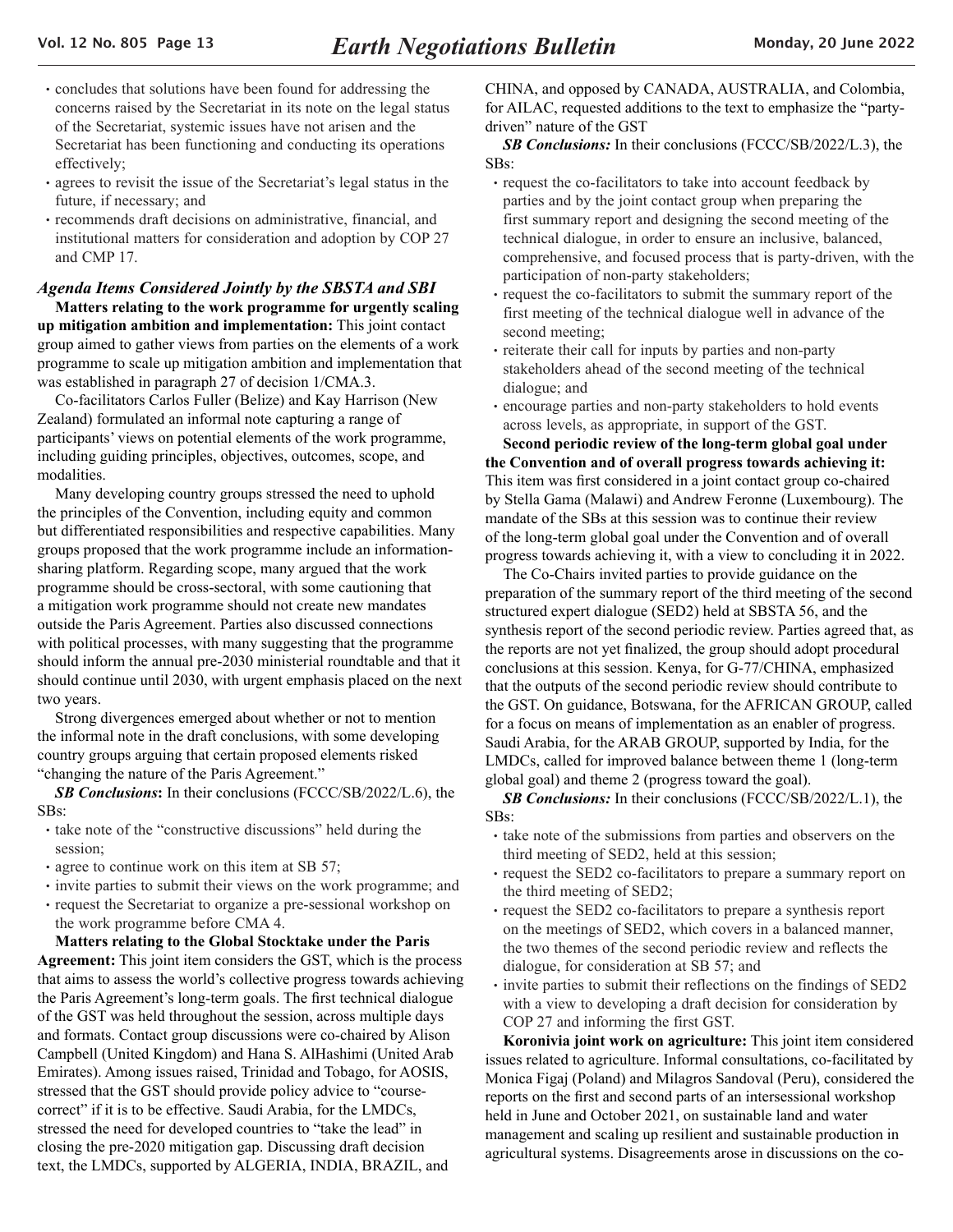facilitators' informal note, with many parties arguing that the note does not fully capture their views.

*SB Conclusions:* In their conclusions (FCCC/SB/2022/L.2), the SBs: welcome the reports of the first and second parts of the intersessional workshop and highlight a number of findings from the workshop, including but not limited to:

- the importance of sustainable land and water management for agriculture;
- the need to scale up approaches in an inclusive and participatory way;
- the multiple societal benefits of implementing sustainable approaches in agriculture; and
- the importance of increased access to international resources, such as finance, capacity building, and technology development and transfer.

The SBs agree to continue considerations at SB 57, taking into account the co-facilitators' informal note, and noting that the latter does not reflect consensus or comprehensive opinions by parties.

**Matters relating to the Santiago Network under the Warsaw International Mechanism for Loss and Damage associated with Climate Change Impacts:** Kishan Kumarsingh (Trinidad and Tobago) and Cornelia Jäger (Austria) co-facilitated informal consultations, during which parties exchanged views on an "elements paper" prepared by the co-facilitators. Parties discussed institutional arrangements for the Santiago Network, including:

- the role and responsibilities of a secretarial body;
- the need for an advisory body;
- the role of loss and damage contact points;
- reporting and review;
- •a host organization;
- •accreditation procedures for network members; and
- •the role of the Executive Committee of the Warsaw International Mechanism for Loss and Damage.

After spending more than 21 hours in "informal informals," parties reported "significant convergence" but could not agree to a substantive decision. They disagreed most significantly over the need for an advisory body.

*SB Conclusions***:** In their conclusions (FCCC/SB/2022/L.4), the SBs:

- agree to continue consideration of the matter at SB 57, taking into account the document prepared at the session; and
- request the Secretariat to continue providing support for developing countries that are particularly vulnerable to the adverse effects of climate change.

**Matters relating to the forum on the impact of the implementation of response measures:** This item was considered in a joint SB contact group co-chaired by Charles Fraser (United Kingdom) and Andrei Marcu (Papua New Guinea). One of the main tasks of the SBs at this session was to commence the midterm review of the work plan of the forum on the impact of the implementation of response measures, with a view to enhancing the effectiveness of the forum. To support this work, the Secretariat prepared a summary report of the submissions of parties and observers on the elements of the midterm review (FCCC/ SB/2022/1).

The US, AUSTRALIA, and the EU noted that work should be carried out in accordance with the principles of human rights; consideration of Indigenous Peoples and local knowledge; and in line with the best available science. The AFRICAN GROUP

noted that activities must have on-the-ground components, and should work from concrete examples and develop case studies. The Maldives, for AOSIS, pressed for further scrutiny on transborder issues such as border carbon adjustments. PAPUA NEW GUINEA requested concrete examples of work beyond principles that should be integrated, specifically requesting that Australia, the US, and the EU, all of whom have industrial interests in her country, bring these to the next session.

Parties also continued consideration of the first annual report of the Katowice Committee of Experts on the Impacts of the Implementation of Response Measures (KCI) for 2019. Parties' discussions and submissions were captured in an informal note prepared by the contact group Co-Chairs.

*SB Conclusions:* In their conclusions (FCCC/SB/2022/L.5), the SBs:

- agree to continue consideration of these matters at SB 57;
- request the Secretariat to update the compilation of submissions from parties and observers on efforts related to addressing the social and economic consequences and impacts of response measures;
- request the KCI to prepare a synthesis report reflecting the relevant work of the forum and its KCI as input to the GST's technical assessment component; and
- request the Secretariat to organize a regional workshop on activity 3 of the work plan (facilitate development and use of tools and methodologies for modeling and assessing the impacts of the implementation of response measures) before SB 57.

**Glasgow–Sharm el-Sheikh work programme on the global goal on adaptation:** This joint item was tasked with determining the objectives and modalities of a GGA with a view of supporting the implementation of the Paris Agreement. Informal consultations were co-facilitated by Patience Damptey (Ghana) and Bastiaan Hassing (the Netherlands). Discussions reflected calls for the GGA work programme to:

- account for different levels of development;
- have a concrete outcome at COP 27;
- drive action while addressing the need of support for vulnerable communities; and
- define the GGA and inform the GST process under the Paris Agreement.

In informal consultations, parties raised concerns about their "ability to engage" in the first workshop under the work programme due to a limiting format, and many called for a more interactive format moving forward. Most parties agreed that a report should be produced following each workshop, but two developing countries suggested informal notes or summary conclusion papers. Several country groups requested additional time to discuss this agenda item, with one calling for balance between the number of sessions for this item and that on the mitigation work programme.

*SB Conclusions:* In their conclusions (FCCC/SB/2022/L.7), the SBs:

- note the synthesis of party submission on how to achieve the objectives of the Glasgow–Sharm el-Sheikh work programme;
- note that the themes and areas of work could require further elaboration as the process progresses;
- invite parties and observers to submit views on subsequent workshops;
- request the SB Chairs to provide a concept note and guiding questions on the theme and areas of each workshop;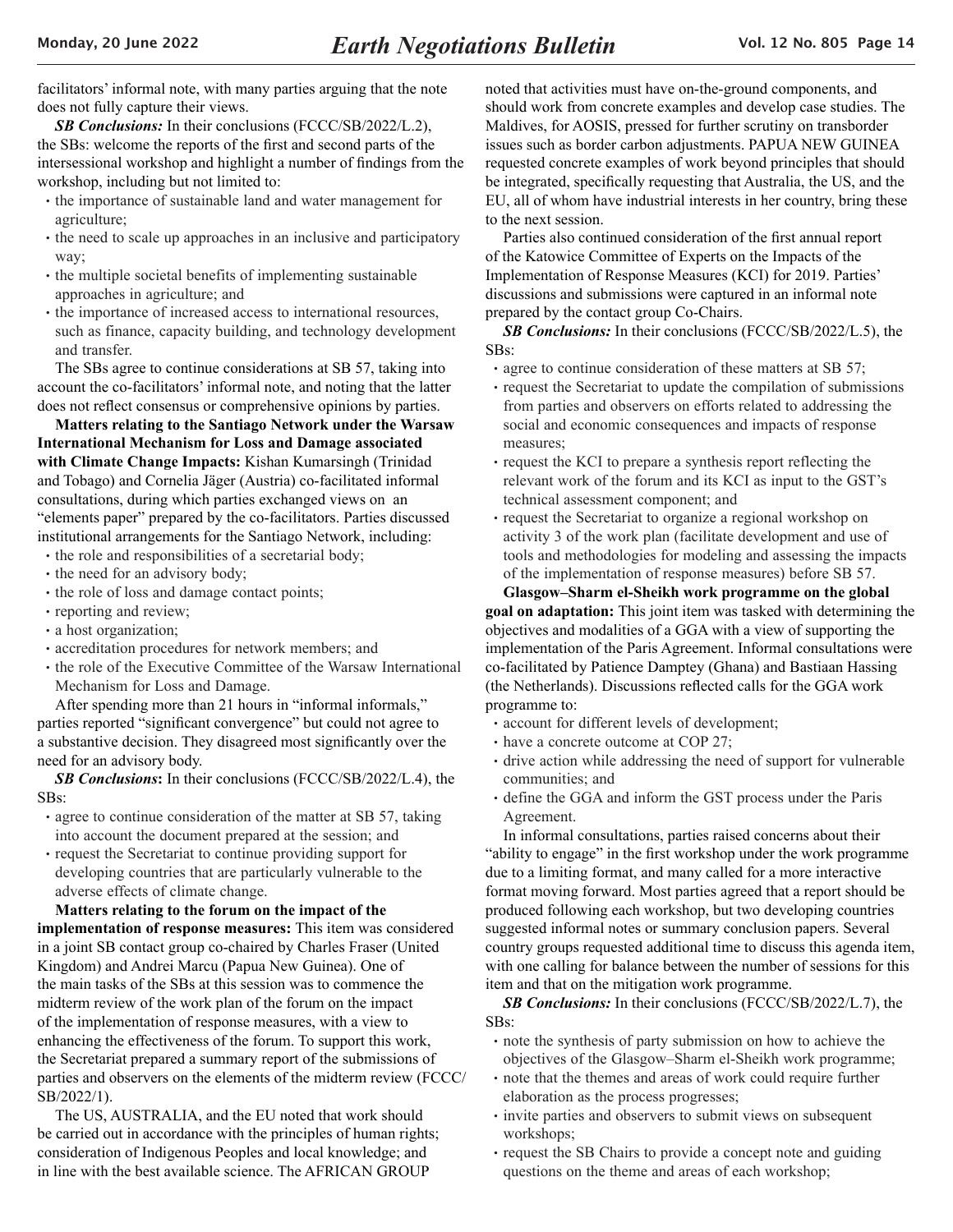- <span id="page-14-0"></span>• request the Secretariat to compile and synthesize indicators, approaches, targets, and metrics relevant to reviewing progress made on the GGA; and
- •request the Secretariat to prepare a summary of each workshop, as well as an annual report capturing progress by CMA 4.

#### *Mandated Events and Other Sessions*

**Workshop on non-market approaches referred to in Article 6.8:** This [in-session workshop](https://unfccc.int/event/in-session-workshop-under-article-6-paragraph-8-of-the-paris-agreement) took place on Tuesday, 7 June, and was organized pursuant to the request by CMA 3 to the Secretariat to organize a workshop on matters relating to the work programme under the framework for NMAs, including:

- existing NMAs in the initial focus areas of the work programme activities;
- •examples of potential additional focus areas and related existing NMAs;
- •the UNFCCC web-based platform; and
- the schedule for implementing the work programme activities.

SBSTA Chair Mpanu Mpanu explained the workshop aimed to collect views and information relating to the work programme under the framework for NMAs. Co-Facilitators Maria AlJishi (Saudi Arabia) and Giuliana Torta (Italy) opened the floor for presentations. Parties and observers identified existing NMAs, including: Copernicus, which is the EU's Earth observation programme; the Cleaner Energy Future Initiative for the Association of Southeast Asian Nations; the African Development Bank's Adaptation Benefits Mechanism; and the Local Climate Adaptive Living Facility.

Regarding the web-based platform, participants identified possible uses, such as sharing information on existing initiatives, recording new NMAs, matching activities with funding, and catalyzing networks on specific NMAs. They also discussed the possible timeline for implementing the work programme activities, with many calling for quick implementation of the activities and full operationalization of the Glasgow Committee on NMAs by COP 27.

**First workshop under the Glasgow–Sharm el-Sheikh work programme on the global goal on adaptation:** This workshop took place on 8 and 9 June, with the objective of enhancing understanding of the GGA and reviewing progress towards it. Parties considered a number of guiding questions on the global goal in their initial inputs.

On the [first day](https://unfccc.int/event/first-workshop-under-the-glasgow-sharm-el-sheikh-work-programme-on-the-global-goal-on-adaptation-day) of the workshop, the Secretariat shared a synthesis of views submitted by parties. She highlighted that parties expect the GGA to be global in nature, defined both qualitatively and quantitatively, and not designed to fit a certain region or country.

In the subsequent discussion among parties and observers, Saudi Arabia, for LMDCs, underscored that the GGA should account for different levels of development and address gaps in adaptation action. Botswana, for the G-77/CHINA, called for a concrete outcome at COP 27 to steer the process going forward. Maldives, for AOSIS, emphasized that the GGA must drive action while addressing the urgency of support for vulnerable communities. Zambia, for the AFRICAN GROUP, said the work programme should seek to: define the GGA and articulate its elements; achieve the GGA, focusing on means of implementation; and inform the GST process under the Paris Agreement.

Other discussions related to attention for the financial dimension of the GGA and providing a clear picture of what works and what does not in adaptation.

**IPCC Working Group II (WG II) event under the Glasgow– Sharm el-Sheikh work programme on the global goal on**  adaptation: This **event** took place on 7 June, and brought together IPCC authors to discuss the WG II report, which considers the impacts of climate change on ecosystems, human societies, and culture.

In their presentation, IPCC authors highlighted that progress on adaptation is uneven and that "we are on our way to low-climate resilient development." They underscored that there are limits to adaptation, noting that some solutions will not work above 1.5°C of warming. They also shared their assessment of the economic, technological, and social feasibility of different adaptation measures and their synergies with mitigation and the Sustainable Development Goals. Current global financial flows are insufficient for near-term adaptation needs, they noted. The presentation and discussion also emphasized the importance of attending to equity and justice considerations, notably from a gender perspective.

**IPCC-SBSTA special event on IPCC Working Group III (WG III):** This **[event](https://unfccc.int/event/ipcc-sbsta-special-event-on-working-group-iii)** took place on 8 June and unpacked the findings of the WG III report on climate change mitigation. The report's principal message is that the past decade has seen the highest increase in GHG emissions in human history, but that there are options available now in every sector to halve emissions by 2030.

Jim Skea, WG III Co-Chair, outlined the assessment's new chapters on innovation and technology, a more extensive treatment of carbon dioxide removal, and work on demand options and social impacts. Shonali Pachauri, WG III lead author, explained that the temporary drop in emissions due to the COVID-19 pandemic has already rebounded. Moreover, humanity remains "stuck in the era of fossil fuels," with current NDCs largely insufficient to keep the 1.5°C goal within reach. She explained that an "unprecedented" mitigation effort is required to achieve this goal.

**Glasgow Dialogue on loss and damage:** COP 26 established the Glasgow Dialogue to discuss the arrangements for funding activities to avert, minimize, and address loss and damage associated with the adverse impacts of climate change. The [first dialogue](https://unfccc.int/event/glasgow-dialogue) was held over three days, co-moderated by Joseph Teo (Singapore) and Christina Chan (US).

SBI Chair Karlsen opened the dialogue on 7 June, encouraging participants to "collectively explore practical responses to the tremendous challenges climate impacts represent to the vulnerable among us." UNFCCC Executive Secretary Espinosa stressed that loss and damage is "not a distant future challenge" for many countries and called on participants to "not shy away from tough issues."

Following scene-setting presentations, Antigua and Barbuda, for AOSIS, raised a point of order, supported by MARSHALL ISLANDS, Fiji, for Pacific SIDS, Timor Leste, for LDCs, and SOUTH AFRICA. He recalled that AOSIS had expressed a grievance with the decision text on the Glasgow Dialogue during the closing plenary of COP 26 and had acquiesced to the Dialogue "on the condition that it will lead to a loss and damage finance facility" at COP 27. He stressed that the current structure of the Dialogue does not permit discussions on gaps that limit financial support to address loss and damage within existing funding arrangements.

On 8 June, breakout group discussions considered: funding arrangements, including synergies and complementarities between different arrangements; lessons learned to improve support and funding; and barriers and challenges to accessing funding.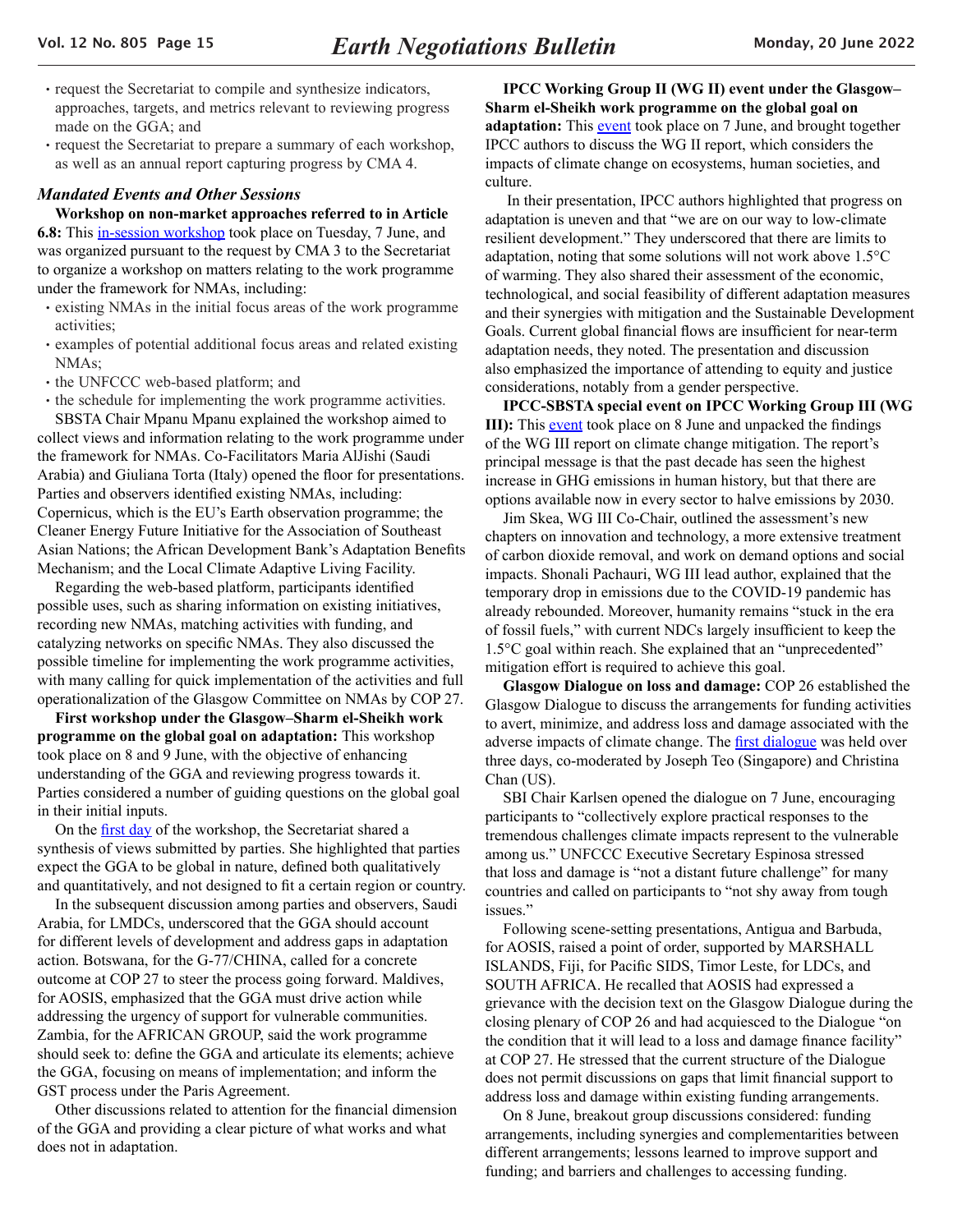On 11 June, Co-Moderator Teo invited facilitators from the breakout groups to share their take-aways. A key debate across the groups focused on whether funding arrangements for loss and damage exist and whether they are sufficient to meet existing and future needs. Some argued that existing financial institutions address loss and damage, including some under the Convention—such as the GCF and Adaptation Fund—and others outside the Convention, such as arrangements for humanitarian aid, reconstruction and recovery, emergency relief, and migration. They argued that strengthening and scaling up these existing arrangements would be less costly and time-consuming than establishing a new facility.

Others argued that existing funding arrangements are inadequate and under-resourced, particularly to address slow-onset events and non-economic losses. Many participants stressed that while insurance schemes can help address loss and damage, most remain in experimental stages and premiums are unaffordable, especially for people in highly vulnerable countries. Many called specifically for the creation of a loss and damage finance facility as a concrete outcome of the Dialogue. Some detailed how such a facility could be resourced from annual contributions from developed countries based on their "historical responsibilities under the Convention."

**First meeting of the technical dialogue under the global stocktake:** This multi-day [event,](https://unfccc.int/topics/global-stocktake/components-of-the-gst/the-technical-dialogues-of-the-global-stocktake) co-facilitated by Harald Winkler (South Africa) and Farhan Akhtar (US), was the first meeting of the technical dialogue for the GST, which aims to build a conversation among parties, experts, and non-party stakeholders to develop a shared understanding of Paris Agreement implementation and progress towards its long-term goals.

The technical dialogue took part in a number of formats: two plenary sessions, which opened and closed the dialogue; three roundtables, which offered focused discussion under the thematic areas of mitigation, adaptation, and means of implementation; and a world café format, which allowed for rapid thematic exchanges between participants and focused on creating connections across items.

In the closing plenary for the dialogue on 14 June, the cofacilitators praised the exchanges between participants during the sessions. They also highlighted, among others:

- justice and equity issues related to the remaining carbon budget;
- current adaptation action is less transformational than needed;
- •locally-adapted technology and demand-driven technology transfer; and
- •lack of alignment of financial flows with the Paris Agreement. There was resounding support for the creative format of the

dialogue, especially the world café setting and engagement of nonstate actors.

The co-facilitators indicated that both written submissions and discussions will be captured in a summary report.

**Second Technical Expert Dialogue under the** *Ad hoc* **Work Programme on the New Collective Quantified Goal on Climate Finance:** Decision 9/CMA.3 established this work programme to conduct technical work related to deciding a new climate finance goal to take effect in 2025. The [dialogue](https://unfccc.int/event/second-technical-expert-dialogue-under-the-ad-hoc-work-programme-on-the-new-collective-quantified) took place over two days, co-chaired by Kishan Kumarsingh (Trinidad and Tobago) and Frederica Fricano (Italy).

On 13 June, a scene-setting presentation and panel was followed by breakout groups where participants reflected on the "landscape of issues" raised in the reflections note prepared by the Co-Chairs following the first dialogue.

UNFCCC Executive Secretary Espinosa opened the dialogue by stressing that the financial needs of developing countries will not be met with grand and unsubstantiated pledges." The new climate finance goal, she said, "must be deliverable."

On 14 June, following a second scene-setting panel, participants again joined breakout groups to reflect on milestones, approaches, and topics for discussion in future dialogues.

Barney Dickson, United Nations Environment Programme, shared overall reflections on breakout group discussions. On the structure of the dialogues, he highlighted the need to ensure predictability, time for preparation and written submissions, and inclusion of external stakeholders. He stressed the guiding principles of the new climate finance goal should include transparency, justice, and equity, and be based on science. Potential topics suggested for "deep-dives" during the third and fourth dialogues in 2022 included:

- specific thematic areas of adaptation, mitigation, means of implementation, needs and priorities, and gender;
- sources of finance and the relationship between public and private sources;
- soles of different actors;
- understanding of the current status of finance flows; and
- the relationship between the Paris Agreement's Article 9 (mobilization of financial resources) and Article 2.1.c (making financial flows consistent with a low GHG emissions and climate-resilient development).

The Co-Chairs will prepare a reflections note indicating a structure for the third and fourth dialogues.

**Ocean and Climate Change Dialogue: This [event](https://unfccc.int/event/ocean-and-climate-change-dialogue-0), which took** place on Saturday, 11 June, was the first in a new series of annual dialogues aimed at strengthening ocean-based action, mandated by COP 26. It builds on a [previous event](https://unfccc.int/event/ocean-and-climate-change-dialogue-to-consider-how-to-strengthen-adaptation-and-mitigation-action), mandated by COP 25, which was held virtually from 2-3 December 2020.

In opening remarks, Peter Thomson, UN Secretary-General's Special Envoy for the Ocean, lauded COP 26 for answering the call to better integrate the ocean into the UNFCCC's work. He called upon countries to leverage blue carbon measures to increase ambition in their NDCs and noted the financial sector's role in supporting the development of ocean-based climate solutions.

UNFCCC Executive Secretary Espinosa noted that "despite all the damage that humankind has done to it," the ocean still offers great potential for its recovery and for climate change mitigation and adaptation. She called upon parties to "blue" their NDCs and long-term strategies. Youth representatives urged reversing the mismanagement of the ocean and presented the Global Blue New Deal.

Participants then heard presentations and discussed issues such as: near-term opportunities to decarbonize the shipping sector; climate-resilient fisheries and aquaculture; ocean-based renewable energy; strengthening ocean-climate finance under the UNFCCC; and the role of venture philanthropy. Among others, they underscored the importance of research funding, private sector engagement, and ambitious outcomes in the negotiations for a post-2020 global biodiversity framework and a new treaty on biodiversity of areas beyond national jurisdiction. Many parties called for developing a roadmap for topics to be addressed in future dialogues, fostering interactive discussions, and ensuring broad participation. Several parties called for a strong reference to the ocean in the COP 27 outcome.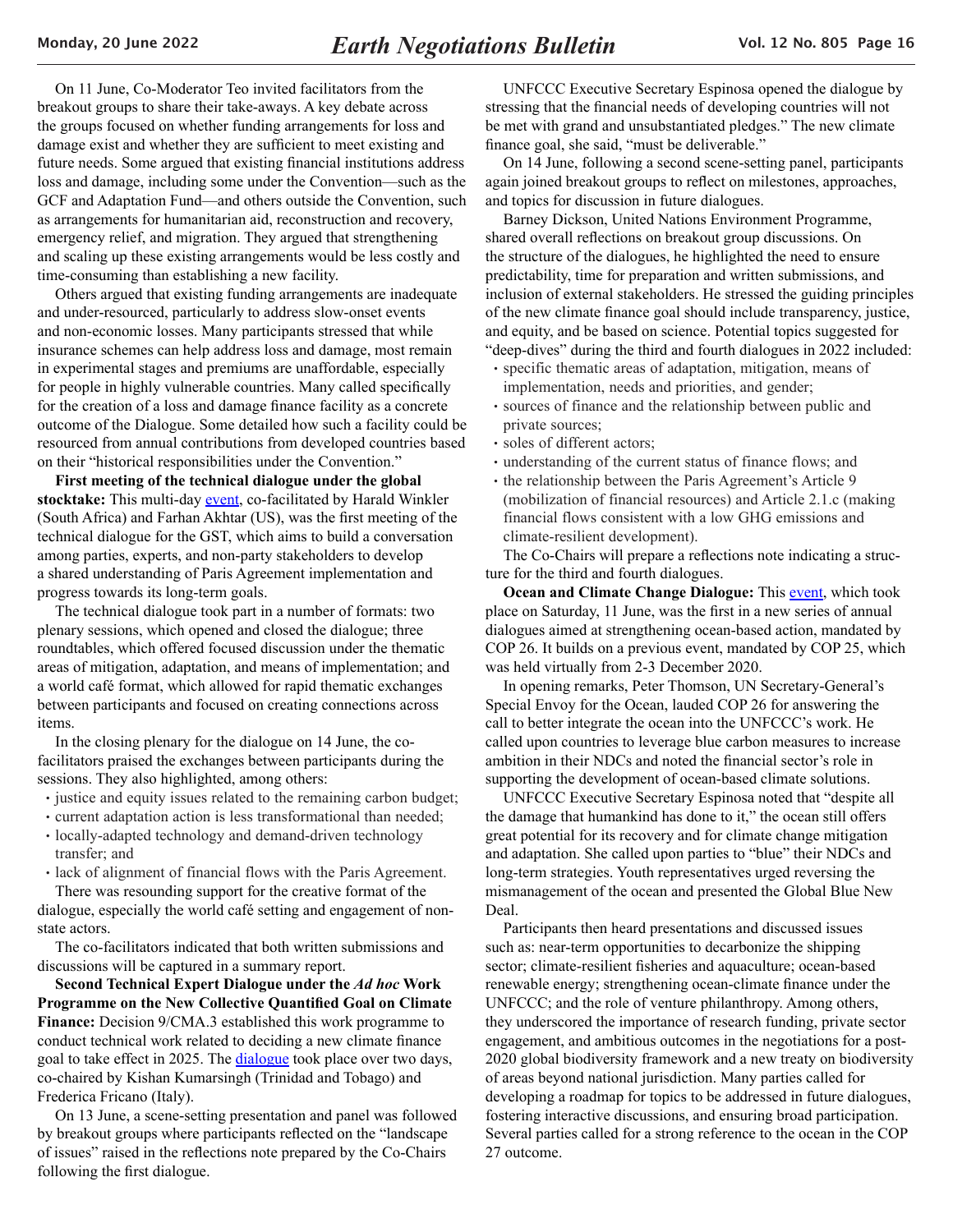<span id="page-16-0"></span>**High-Level Champions event on taking stock of progress:** On Wednesday, 8 June, the UNFCCC High-Level Champions showcased the contribution of non-state actors to the different areas of the GST's Technical Dialogue and to help enhance climate action.

- Speakers highlighted:
- •lessons learned from implementing the Millennium Development Goals and the Sustainable Development Goals;
- the role of non-state actors in drawing attention to what communities experience on the ground;
- •the third revision of the "Race to Zero" criteria, which aims to, *inter alia*, ensure a high standard of targets around net zero in order to "flush out greenwashing";
- •the Global Climate Action Portal and the work undertaken to evolve it from a tool for recognizing action to an accountability tool for tracking action; and
- •launch of the "Climate Action Data 2.0" working group aimed at improving metrics and criteria for target setting and progress tracking.

**Open-ended consultations by the incoming COP 27 Presidency on the vision and expectations for the conference:** In this event on Tuesday, 14 June, the incoming COP 27 Presidency outlined plans for the upcoming conference in Sharm el-Sheikh, Egypt. They emphasized fostering the implementation of the Paris Agreement, ensuring progress across the board, and effective stakeholder participation. They noted ten thematic days will be organized, including on finance, loss and damage and disaster risk reduction, water, decarbonization, science, ocean, and biodiversity. "Africa," they noted, will be featured as a crosscutting element. They also pointed to an evolving list of 17 topics of interest, including: cities, energy sector transition, nutrition, and desertification. They solicited ideas from groups and stakeholders on initiatives to consider and to promote.

YOUTH NGOs called for support to hold the first ever youth pavilion, and emphasized inclusiveness, including with regard to gender, age, race, and sexual orientation. BUSINESS AND INDUSTRY NGOs highlighted the role of small and medium enterprises in emerging economies and developing countries as crucial for reaching net zero. LOCAL GOVERNMENTS AND MUNICIPAL AUTHORITIES highlighted convening a climateurbanization ministerial. GLOBAL CAMPAIGN TO DEMAND CLIMATE JUSTICE called for barring sponsorships from polluting corporations and urged establishing a process for conflicts of interest. CLIMATE ACTION NETWORK emphasized food and energy access, underscoring COP 27 should be an African COP.

## *Closure of the Meetings*

On Thursday, 16 June, participants delivered closing statements to reflect on the meeting and outline expectations for COP 27.

Pakistan, for the G-77/CHINA, lamented lack of balanced consideration of the various agenda items, noting poor progress on both loss and damage, and finance. He urged discussion of the main elements of the new collective quantified goal on climate finance, stressing that the level of the goal must be based on science, and on the needs and priorities identified by developing countries; and also called for strengthening the Technology Mechanism and CTCN.

The EU noted that the Glasgow Dialogue enabled constructive engagement between parties and non-party stakeholders and enhanced understanding of ways to strengthen existing arrangements on loss and damage. She noted the urgency of mitigation action and lamented lack of agreement to officially recognize parties' discussions under the mitigation work programme.

Noting that COP 27 must deliver outcomes that spur greater mitigation ambition to keep 1.5°C alive, Australia, on behalf of the following members of the UMBRELLA GROUP—Australia, Canada, Iceland, Israel, Japan, Kazakhstan, New Zealand, Norway, Ukraine and the US—expressed disappointment that some parties "blocked" efforts to capture parties' rich discussions on the mitigation work programme at this session. She reaffirmed the group's willingness to discuss funding arrangements through the Glasgow Dialogue.

Switzerland, for the EIG, expressed concern that although Glasgow helped keep 1.5°C alive, this goal may be lost this year. He urged all parties to work together to "give life to 1.5°C," noting this is the only way to ensure a healthy planet for the next generation. He lamented insufficient progress over the last two weeks and called for increased progress that must be guided by science.

Zambia, for the AFRICAN GROUP, stressed the importance of advancing work on loss and damage, and on means of implementation to aid with NDC implementation. He called for a dedicated session of the GST's technical dialogue on cross-cutting issues and linkages, especially equity.

Antigua and Barbuda, for AOSIS, underlined that "the climate emergency is becoming a catastrophe" and that progress is largely out of step with reality. He called for, among others, parties to double their climate finance pledges before COP 27; and for global emissions to peak and halve by 2030.

Senegal, for the LDCs, noted the lack of progress on a number of items, calling it "unsatisfactory." She called for further advancement of work on climate finance and on the mitigation work programme at COP 27.

Noting that "the world expects more than dialogues," Bolivia, for the LMDCs, called on the Chairs not to "pay lip service" to loss and damage and means of implementation. He decried the "repeated attempts to renegotiate the Convention and the Agreement" during the session.

Chile, for AILAC, praised the technical dialogue for "breaking barriers" in the session, and spoke to the essential need of mobilizing financial flows from all sectors.

Stressing the importance of common but differentiated responsibilities and respective capabilities and equity, India, for BASIC, expressed her disappointment with progress on the global goal for adaptation; and stressed that a mitigation work programme must be "facilitative, not prescriptive," and should link strongly with means of implementation.

Brazil, for ABU, expressed her desire for "concrete results" on the Santiago Network on loss and damage at COP 27, and pressed for further progress on a new collective quantified finance goal.

Venezuela, for ALBA, stressed that the Convention and Paris Agreement are legally-binding instruments that cannot be canceled or replaced by new agreements.

Emphasizing that adaptation is key for their efforts to advance sustainable development, Saudi Arabia, for the ARAB GROUP, said that achieving the GGA will be an "important enabler" in implementing the Paris Agreement.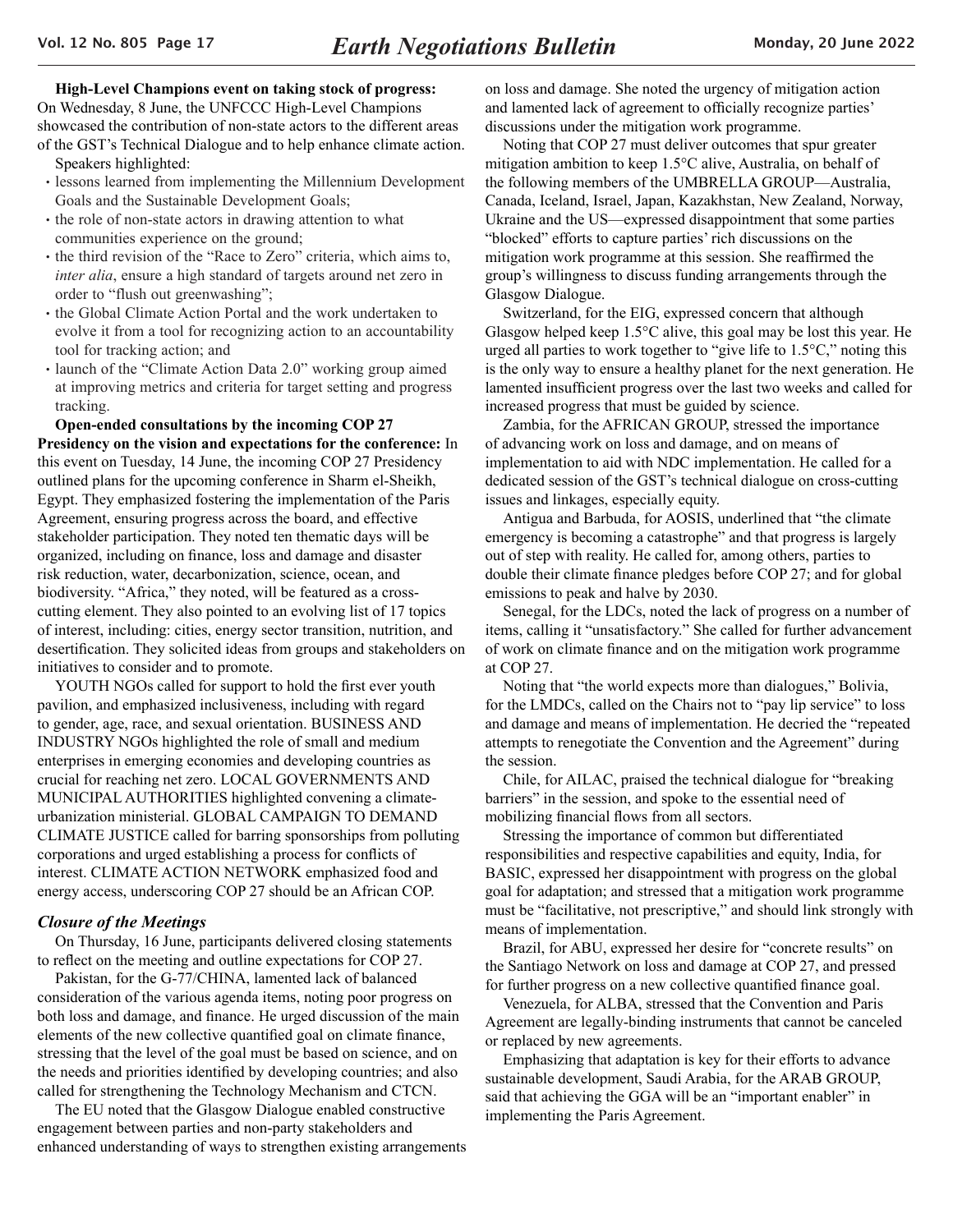<span id="page-17-0"></span>Papua New Guinea, for the COALITION FOR RAINFOREST NATIONS, underscored that we must move into "emergency mode" in order to stay on a 1.5°C pathway, shifting to renewable energy and taking stronger action to reduce emissions across sectors.

Stressing that "we cannot deal with climate change as a zero-sum equation," EGYPT called on parties to build trust and demonstrate mutual understanding to achieve progress in Sharm el-Sheikh.

Lauding "genuine progress" during the session, the UNITED KINGDOM called on countries to redouble efforts to deliver on the commitments of the Glasgow Climate Pact.

IRAN stressed the need for a balanced approach, recognizing flexibility as key to success for developing countries.

INDONESIA said that the informal note on the mitigation work programme should have been a starting point for discussion, not a negotiating text.

GHANA called for: COP 27 to commission an IPCC special report on loss and damage; a status update on the delivery plan for the USD 100 billion per year finance goal; and a standalone plan for doubling adaptation funding by 2025.

TÜRKIYE said progress on the mitigation work programme is insufficient and that the signals here are not promising for COP 27. She noted this is a party-driven process and all parties' views should be reflected.

The MARSHALL ISLANDS said her country is feeling a "visceral sense of urgency" and that keeping 1.5°C alive is key to keeping countries like hers alive. She urged effective participation and engagement of youth, civil society, and Indigenous Peoples.

NEPAL highlighted that the climate crisis is already happening, and urged support to vulnerable countries through a finance facility for loss and damage. He underlined that the future of humanity is not up for negotiation. TANZANIA said the decisions made in Glasgow can only be achieved if "we stop politicizing science." He also noted increasing visa challenges preventing effective participation of countries like his.

The PHILIPPINES called for moving beyond dialogue to actual action on loss and damage. BANGLADESH urged all countries to listen to what science is saying by keeping 1.5°C alive, and rescuing the over 3.6 billion people at risk of climate impacts.

AUSTRALIA noted that his country had submitted an updated NDC that increases their mitigation ambition to 43% below 2005 levels by 2030, which he said reflects the country's resolve to address the climate crisis and keep 1.5°C within reach. PANAMA called for a generational shift in leadership, stressing that youth must be given the power to negotiate for their own future. She also urged inclusion of Indigenous Peoples, women, and non-state actors.

The RUSSIAN FEDERATION announced their exit from their negotiation group and intention to remain active in Paris Agreement discussions. JAPAN called for progress in determining the mitigation work programme in alignment with 1.5°C and urged cooperation in creating ways to achieve net zero by 2050.

TIMOR LESTE stressed loss and damage is already happening and will only get worse. He called for an agenda item on loss and damage to ensure financial support for addressing this issue.

The INTERNATIONAL INDIGENOUS PEOPLES' FORUM ON CLIMATE CHANGE lamented the long colonial history that has worsened the impact of climate change on Indigenous Peoples by depriving them of their rights to manage traditional lands. He stressed that: Indigenous Peoples must be full participants in the loss and damage discussions, and have access to the finance facility; and the GST must be based on best available knowledge, which includes Indigenous knowledge not just Western science.

TRADE UNION NGOs lamented that the session had not been negotiating, but "avoiding," and called for parties to integrate the criteria agreed upon at COP 26 to support an international just transition.

WOMEN AND GENDER expressed frustration at the failure of SB 56 to generate concrete solutions, and said communities need "real resources, not another talk shop."

YOUTH NGOs highlighted the need to incorporate intergenerational equity into the GST; the inclusion of youth in finance dialogues; and the irresponsibility of rich countries leading to "climate wars."

BUSINESS NGOs highlighted businesses working towards achieving net zero emissions, but added their efforts will only help "if governments are pulling in the same direction."

CLIMATE ACTION NETWORK warned that humanity is now living in an "era of loss and damage" and called for the fulfillment of the USD 100 billion climate finance goal.

The GLOBAL CAMPAIGN TO DEMAND CLIMATE JUSTICE decried increased corporate representation at the UNFCCC, especially in the GST, and warned against drowning out "people's solutions."

LOCAL GOVERNMENTS AND MUNICIPAL AUTHORITIES highlighted the upcoming World Urban Forum in Katowice, Poland.

**Closure of the SBI:** Parties adopted the draft report of SBI 57 (FCCC/SBI/2022/L.6). SBI Chair Karlsen presented some words of gratitude for UNFCCC Executive Secretary Patricia Espinosa. She praised her leadership "in a time of change," and expressed gratitude for leading the way on gender equality in the UNFCCC process. Executive Secretary Espinosa thanked her for the praise and said that she receives it on behalf of the entire Secretariat. SBI Chair Karlsen closed the meeting at 7:05 pm on Thursday, 16 June.

**Closure of the SBSTA:** Parties adopted the draft report of SBSTA 57 (FCCC/SBSTA/2022/L.3). SBSTA Chair Mpanu Mpanu closed the meeting at 7:10 pm on Thursday, 16 June.

# **A Brief Analysis of the Bonn Climate Change Conference**

When delegates returned to Bonn after a three-year hiatus, the venue may have been the same, but so much else had changed. Two parties are at war with each other, and the conflict's shock waves are felt daily throughout the world. The Intergovernmental Panel on Climate Change's (IPCC) new report is both a damning indictment of the first 30 years of the Convention—emissions are higher now than in the past decade—and an urgent call to action. And as climate impacts increase in severity, loss and damage is now unavoidable as are vulnerable countries' calls for compensation.

Perhaps the biggest adjustment was that the process under the UN Framework Convention on Climate Change (UNFCCC) is undergoing a fundamental change. The 26th session of the Conference of the Parties (COP 26) in 2021 saw the final pieces of the Paris Agreement rulebook fall into place. After over a decade of intense negotiations, the focus has shifted to implementing the landmark agreement. Most of the actual work must now be done at the national level where governments must steer their economies into a low-carbon transition, while fostering equitable adaptation.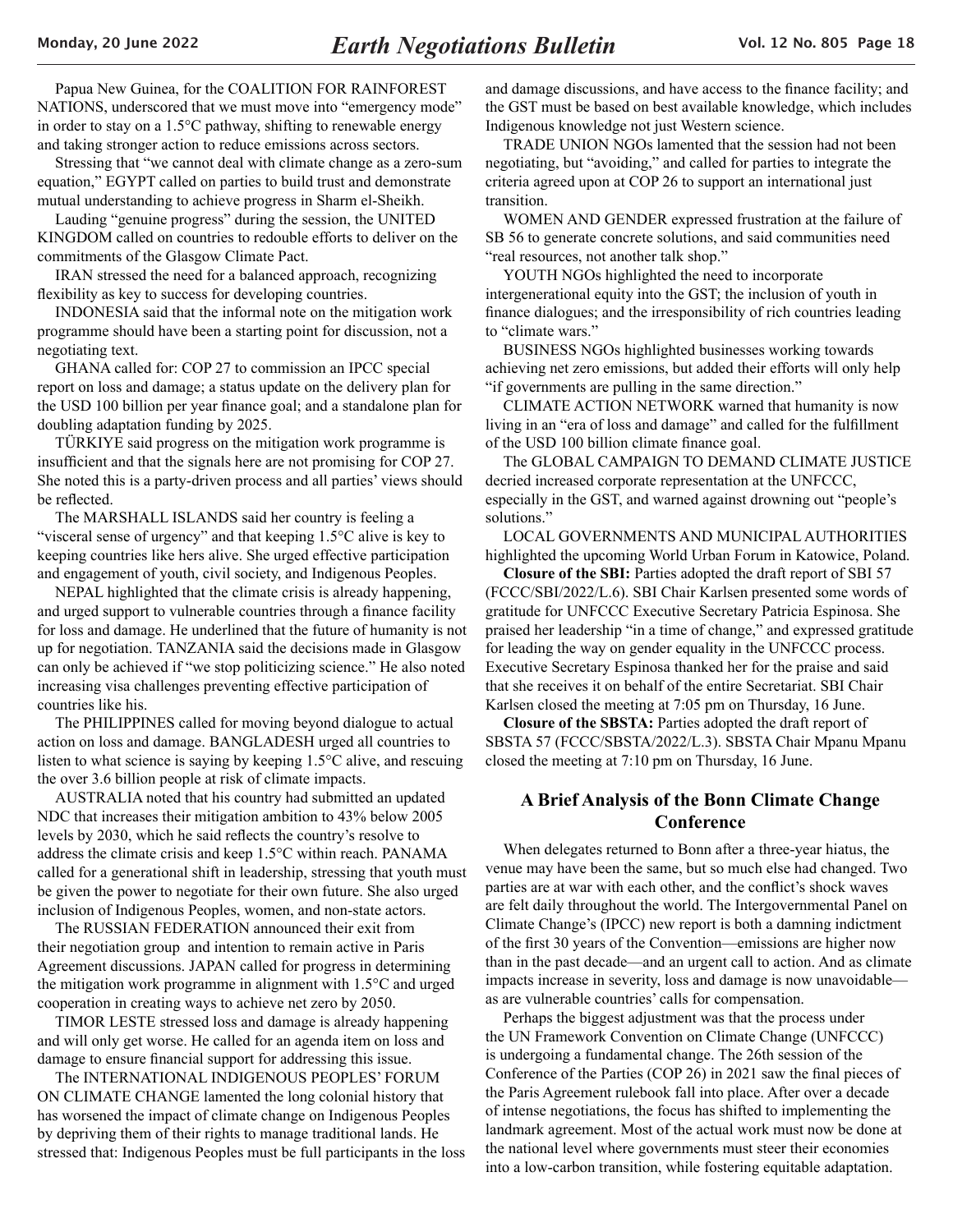This is not a completely new situation for the UNFCCC. Parties spent years negotiating and then implementing the Kyoto Protocol. But the scope of the Paris Agreement is much larger, and the world is a different place. The stakes have never been higher, and the UNFCCC must follow suit. How can the UNFCCC evolve to become a mechanism that drives accountability and ambition? How has the largely technical session of the subsidiary bodies changed? What did the Bonn Climate Change Conference achieve in a context of ever-growing uncertainty? This brief analysis will examine these questions.

#### *Shifting Gears*

The first sign of transformation in Bonn was the daily schedule. The time set aside for negotiations was fairly limited on some days, with more time reserved for a series of mandated events. Mandated events are a common feature of climate conferences, but as a result of decisions taken at COP 26, the list grew to include dialogues on the global stocktake (GST), loss and damage, a new climate finance goal, and ocean-based climate action, as well as informational events on the IPCC's Sixth Assessment Report. The shift in prominence was especially noticeable on days where overlaps between mandated events and the negotiations were minimized, squeezing the latter in only two one-hour slots.

Subsidiary body meetings have historically been more technical, in the sense that they pave the way to higher-level negotiations and trade-offs at the COP. But negotiations at this meeting were remarkably centered on the day-to-day work of the Convention: reviewing the performance of programmes and preparing guidance to constituted bodies.

The most substantive negotiations focused on fine-tuning the machinery of the Agreement. In a surprising turn, discussions on Article 6 (cooperative approaches)—historically the problem child of the Paris Agreement—resulted in substantive outcomes. Nothing exactly groundbreaking, but parties agreed to a significant amount of intersessional work. This was an encouraging sign for many who regard the cooperative approaches as essential for achieving the Paris Agreement goals and who want their timely operationalization.

A fair share of the negotiations also focused on charting out the transition from reporting under the Convention to reporting under the Paris Agreement's Enhanced Transparency Framework (ETF), but some sticking points remain. Developing countries were extra careful about future proofing reporting provisions under the Convention to prepare for the eventuality that parties withdraw from the Paris Agreement and return to reporting under the Convention. At COP 26, parties achieved a major milestone in agreeing on common reporting tables under the ETF. But the Bonn conference showed that further engagement is needed to flesh out the voluntary review of information on climate impacts and adaptation reported under the ETF and to address the issue of support for developing countries' reporting. Effective implementation of reporting obligations is key to ensure transparency, accountability, and tracking progress towards the Paris Agreement's goals.

Negotiations towards operationalizing the Santiago Network on loss and damage and on the future of agriculture discussions under the UNFCCC remained equally inconclusive. Yet, for the first time, more significant issues were addressed outside of negotiation rooms.

#### *True Successes or Talk Shops?*

Many of the most important issues addressed in Bonn were not negotiated, but discussed in dialogues and workshops. The IPCC

maintained a strong presence throughout, delivering a clear and consistent message that emission cuts must be rapid, immediate, and more drastic than current commitments. The highly anticipated first session of the GST's Technical Dialogue unfolded over three days and, for the first time, brought experts, negotiators, and civil society together in a "world café" format to hash out issues without formal moderation. The success of the GST is key to building accountability and ambition into a Paris Agreement that lacks a true compliance mechanism.

The Glasgow–Sharm el-Sheikh work programme on the global goal on adaptation kicked off a two-year process, in which participants grappled with the notion of collective ambition in an era of adaptation. In the first of the new series of annual Ocean and Climate Change Dialogues, delegates exchanged views on opportunities for strengthening ocean-based climate action. And the contentious topic of the new climate finance goal was considered in the second of twelve "Technical Expert Dialogues."

Finally, the white-hot political issue of loss and damage was taken up under the Glasgow Dialogue, where parties and observers shared views on funding arrangements for addressing loss and damage. Developing countries have long called for a dedicated financial facility on loss and damage, and while the issue did not make it to the negotiations agenda in Bonn, the dialogue served to amplify its importance—raising questions among some about how long finance for addressing loss and damage can stay off the negotiating table.

The feedback on these dialogues was mixed. Some lauded the roundtables and breakout groups, particularly for increasing the participation of non-state actors. The GST world café, which was the most innovative format, was widely applauded. Many also welcomed the departure of long-standing hierarchies: civil society interventions alternated with parties in discussions on the global goal on adaptation and loss and damage, giving them more weight. Several countries also welcomed the focused exchange on concrete actions, noting this will support implementation at the national level.

However, many criticized the dialogues as "talk shops": mere nods of the head to the most contentious issues. Vulnerable countries made clear in the first session of the loss and damage dialogue that they did not believe it was conducted in good faith. In a point of order, the Alliance of Small Island States (AOSIS) said the dialogue appeared to have "no clear direction" and that it put aside the notion of a financial facility. "We are here to negotiate, not to educate," they added during the closing plenary.

As the process continues to evolve, it remains to be seen how such dialogues can be structured to foster meaningful interaction. Some parties seemed uncertain of how to engage in these more experimental fora. "Do I read my statement now?" one delegate puzzled at an informal round-table. In many of the dialogues, parties called for clear roadmaps on topics to be addressed at future sessions to ensure focused discussions. Facilitators will need to balance the desire for fewer prepared statements with the need for structure—allowing more flow, but the necessary preparation to make substantive contributions to the discussions.

While the timeline and objective for the finance dialogue was set at COP 26, it remains unclear how the other dialogues launched in Glasgow will feed back into the negotiations and lead to the adoption of substantive outcomes. How, for example, will the GST inform new and updated nationally determined contributions? How will ocean-based climate action be strengthened? How can long